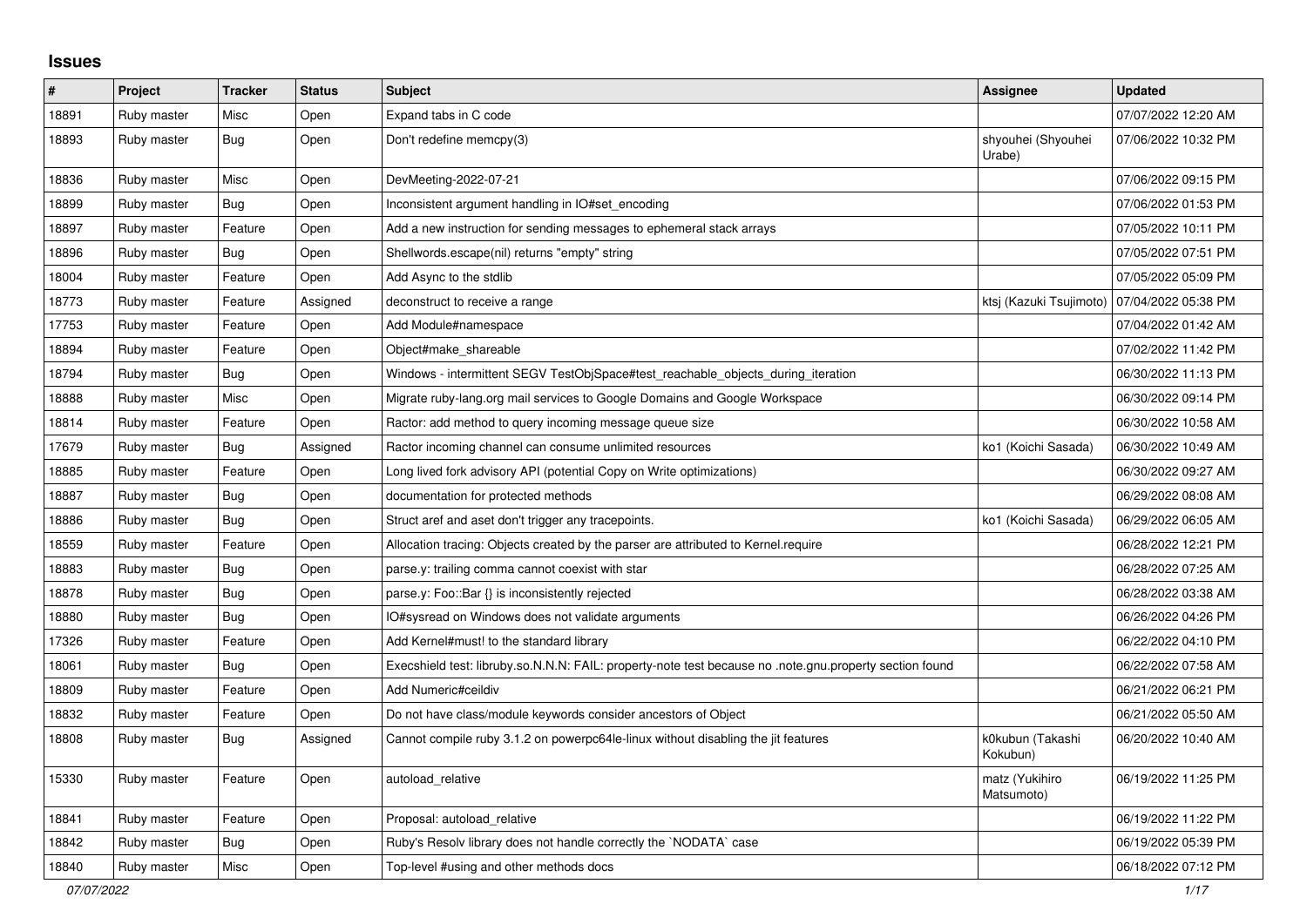| $\#$  | Project     | Tracker    | <b>Status</b> | <b>Subject</b>                                                                                                     | Assignee                          | <b>Updated</b>      |
|-------|-------------|------------|---------------|--------------------------------------------------------------------------------------------------------------------|-----------------------------------|---------------------|
| 18644 | Ruby master | Feature    | Open          | Coerce anything callable to a Proc                                                                                 |                                   | 06/18/2022 05:28 PM |
| 18831 | Ruby master | Feature    | Open          | Block argument to 'yield'                                                                                          |                                   | 06/18/2022 03:12 AM |
| 18767 | Ruby master | <b>Bug</b> | Open          | IO.foreach hangs up when passes limit=0                                                                            |                                   | 06/18/2022 02:56 AM |
| 18159 | Ruby master | Feature    | Open          | Integrate functionality of dead_end gem into Ruby                                                                  | matz (Yukihiro<br>Matsumoto)      | 06/17/2022 02:06 PM |
| 18837 | Ruby master | Bug        | Open          | Not possible to evaluate expression with numbered parameters in it                                                 |                                   | 06/17/2022 12:48 PM |
| 18835 | Ruby master | Feature    | Open          | Add InstructionSequence#type method                                                                                |                                   | 06/16/2022 10:30 PM |
| 18826 | Ruby master | <b>Bug</b> | Open          | Symbol#to_proc inconsistent, sometimes calls private methods                                                       |                                   | 06/16/2022 07:27 AM |
| 18281 | Ruby master | <b>Bug</b> | Open          | Ruby 3.1.0: gem uninstall -alx fails to uninstall debug                                                            |                                   | 06/16/2022 01:08 AM |
| 17525 | Ruby master | Feature    | Open          | Implement Happy Eyeballs Version 2 (RFC8305) in Socket.tcp                                                         | Glass_saga (Masaki<br>Matsushita) | 06/16/2022 01:08 AM |
| 17472 | Ruby master | Feature    | Open          | HashWithIndifferentAccess like Hash extension                                                                      |                                   | 06/16/2022 01:08 AM |
| 17468 | Ruby master | Feature    | Open          | Deprecate RUBY_DEVEL                                                                                               |                                   | 06/16/2022 01:08 AM |
| 16476 | Ruby master | Feature    | Open          | Socket.getaddrinfo cannot be interrupted by Timeout.timeout                                                        | Glass_saga (Masaki<br>Matsushita) | 06/16/2022 01:08 AM |
| 16005 | Ruby master | Feature    | Open          | A variation of Time.iso8601 that can parse yyyy-MM-dd HH:mm:ss                                                     |                                   | 06/16/2022 01:08 AM |
| 16495 | Ruby master | Feature    | Open          | Inconsistent quotes in error messages                                                                              | matz (Yukihiro<br>Matsumoto)      | 06/15/2022 04:21 PM |
| 18780 | Ruby master | <b>Bug</b> | Open          | Incorrect binding receiver for C API rb_eval_string()                                                              |                                   | 06/15/2022 12:14 AM |
| 18825 | Ruby master | Feature    | Open          | Specialized instruction for "array literal + `.hash`"                                                              |                                   | 06/14/2022 05:24 PM |
| 8445  | Ruby master | <b>Bug</b> | Assigned      | IO.open and IO#set_enconding does not support :fallback option                                                     | akr (Akira Tanaka)                | 06/14/2022 06:02 AM |
| 18816 | Ruby master | <b>Bug</b> | Open          | Ractor segfaulting MacOS 12.4 (aarch64 / M1 processor)                                                             |                                   | 06/13/2022 01:46 PM |
| 17995 | Ruby master | <b>Bug</b> | Open          | Slow down when mjit and Ractor are being used at same time                                                         | k0kubun (Takashi<br>Kokubun)      | 06/11/2022 04:02 AM |
| 18768 | Ruby master | Bug        | Open          | Inconsistent behavior of IO, StringIO and String each_line methods when return paragraph and chomp:<br>true passed |                                   | 06/10/2022 03:46 PM |
| 18822 | Ruby master | Feature    | Open          | Ruby lack a proper method to percent-encode strings for URIs (RFC 3986)                                            |                                   | 06/09/2022 02:42 PM |
| 18435 | Ruby master | <b>Bug</b> | Open          | Calling `protected` on ancestor method changes result of `instance_methods(false)`                                 |                                   | 06/09/2022 10:23 AM |
| 16597 | Ruby master | Feature    | Open          | missing poll()                                                                                                     |                                   | 06/09/2022 09:14 AM |
| 18821 | Ruby master | Feature    | Open          | Expose Pattern Matching interfaces in core classes                                                                 |                                   | 06/09/2022 07:24 AM |
| 14607 | Ruby master | <b>Bug</b> | Assigned      | Fix use of the rb profile frames start parameter                                                                   | ko1 (Koichi Sasada)               | 06/09/2022 06:12 AM |
| 18657 | Ruby master | <b>Bug</b> | Open          | IRB raises exception when stdout is a pipe                                                                         |                                   | 06/08/2022 03:34 PM |
| 18464 | Ruby master | Bug        | Assigned      | RUBY_INTERNAL_EVENT_NEWOBJ tracepoint causes an interpreter crash when combined with Ractors                       | ko1 (Koichi Sasada)               | 06/08/2022 08:25 AM |
| 18796 | Ruby master | <b>Bug</b> | Open          | GC compaction gets stuck on Mac OS when a debugger is attached                                                     |                                   | 06/08/2022 08:25 AM |
| 18795 | Ruby master | Bug        | Open          | Verbose GC debug output with -DRGENGC DEBUG=5 causes a crash                                                       |                                   | 06/08/2022 08:24 AM |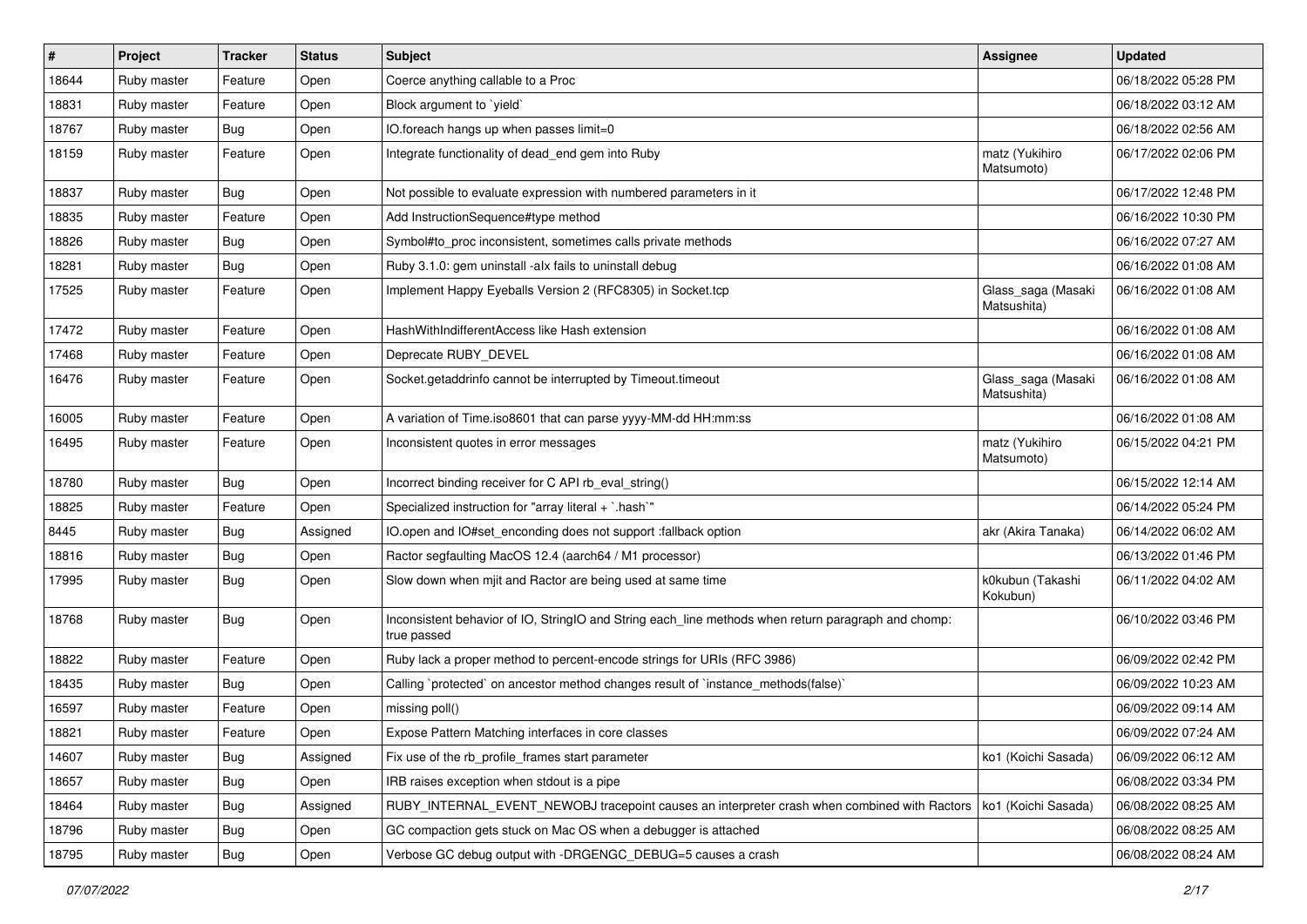| $\sharp$ | Project     | <b>Tracker</b> | <b>Status</b> | Subject                                                                                                           | <b>Assignee</b>               | <b>Updated</b>      |
|----------|-------------|----------------|---------------|-------------------------------------------------------------------------------------------------------------------|-------------------------------|---------------------|
| 18818    | Ruby master | Bug            | Open          | SEGV (Fiber scheduler?)                                                                                           | ioquatix (Samuel<br>Williams) | 06/06/2022 06:31 PM |
| 18770    | Ruby master | Bug            | Open          | Inconsistent behavior of IO/StringIO's each methods when called with nil as a separator, limit and chomp:<br>true |                               | 06/06/2022 05:38 PM |
| 18790    | Ruby master | <b>Bug</b>     | Assigned      | cannot load such file -- digest (LoadError)                                                                       | hsbt (Hiroshi<br>SHIBATA)     | 06/06/2022 12:41 AM |
| 16150    | Ruby master | Feature        | Open          | Add a way to request a frozen string from to_s                                                                    |                               | 06/03/2022 04:42 PM |
| 18815    | Ruby master | Feature        | Open          | instance_{eval,exec} vs Proc#>>                                                                                   |                               | 06/02/2022 05:17 PM |
| 18812    | Ruby master | Feature        | Open          | Add ability to trace exit locations for YJIT                                                                      |                               | 06/01/2022 02:42 PM |
| 18658    | Ruby master | Bug            | Open          | Need openssl 3 support for Ubuntu 22.04 (Ruby 2.7.x and 3.0.x)                                                    | rhenium (Kazuki<br>Yamaguchi) | 05/30/2022 08:06 PM |
| 18810    | Ruby master | Bug            | Open          | Make `Kernel#p` interruptable.                                                                                    | ioquatix (Samuel<br>Williams) | 05/30/2022 12:44 AM |
| 18608    | Ruby master | Bug            | Open          | 'require': cannot load such file -- ripper (LoadError) after 'make distclean'                                     |                               | 05/27/2022 04:10 AM |
| 18444    | Ruby master | <b>Bug</b>     | Open          | Trapped TSTP causes a locking deadlock in 3.0.3 onward                                                            |                               | 05/26/2022 10:29 PM |
| 18286    | Ruby master | <b>Bug</b>     | Open          | Universal arm64/x86_84 binary built on an x86_64 machine segfaults/is killed on arm64                             |                               | 05/26/2022 09:45 PM |
| 18678    | Ruby master | <b>Bug</b>     | Open          | Crash on Mac - vm call0 cfunc with frame                                                                          |                               | 05/26/2022 05:40 PM |
| 18805    | Ruby master | <b>Bug</b>     | Open          | IO::Buffer is inconsistent when returning a string from an empty buffer                                           |                               | 05/25/2022 12:45 PM |
| 14602    | Ruby master | Feature        | Open          | Version of dig that raises error if a key is not present                                                          |                               | 05/25/2022 12:02 PM |
| 18804    | Ruby master | Bug            | Open          | Invalid line number for putnil instruction                                                                        |                               | 05/25/2022 09:22 AM |
| 18799    | Ruby master | Bug            | Open          | Refinement#import_methods vs attr_reader                                                                          |                               | 05/25/2022 06:50 AM |
| 18798    | Ruby master | Feature        | Open          | 'UnboundMethod#==' with inherited classes                                                                         |                               | 05/25/2022 12:32 AM |
| 18761    | Ruby master | Misc           | Open          | provide an example wasm project                                                                                   | katei (Yuta Saito)            | 05/23/2022 11:01 AM |
| 18797    | Ruby master | <b>Bug</b>     | Open          | Third argument to Regexp.new is a bit broken                                                                      |                               | 05/23/2022 10:11 AM |
| 16829    | Ruby master | <b>Bug</b>     | Open          | Exceptions raised from within an enumerated method lose part of their stacktrace                                  |                               | 05/20/2022 07:25 PM |
| 18774    | Ruby master | Feature        | Open          | Add Queue#pop(timeout:)                                                                                           |                               | 05/20/2022 12:27 AM |
| 17996    | Ruby master | <b>Bug</b>     | Open          | Cygwin: thread + pipe behavior since Ruby 2.6                                                                     | cruby-cygwin                  | 05/19/2022 08:20 AM |
| 17882    | Ruby master | <b>Bug</b>     | Assigned      | bootstraptest/test_ractor.rb:224 segfaults on Cygwin                                                              | cruby-cygwin                  | 05/19/2022 08:20 AM |
| 15334    | Ruby master | <b>Bug</b>     | Open          | child_info_fork::abort: address space needed by 'emoji_iso2022_kddi.so' on cygwin                                 | cruby-cygwin                  | 05/19/2022 08:20 AM |
| 15097    | Ruby master | Bug            | Open          | Gem install fails on Ruby 2.5.1 with Cygwin (get_dns_server_list undefined)                                       | cruby-cygwin                  | 05/19/2022 08:20 AM |
| 13999    | Ruby master | <b>Bug</b>     | Assigned      | Cygwin OOO ripper_state_lex.rb 0000000                                                                            | cruby-cygwin                  | 05/19/2022 08:20 AM |
| 12506    | Ruby master | <b>Bug</b>     | Assigned      | On cygwin, Feature #5994 does not work                                                                            | cruby-cygwin                  | 05/19/2022 08:20 AM |
| 12445    | Ruby master | <b>Bug</b>     | Assigned      | Testing TestIO#test_open_fifo_does_not_block_other_threads results in deadlock on cygwin                          | cruby-cygwin                  | 05/19/2022 08:20 AM |
| 12444    | Ruby master | <b>Bug</b>     | Assigned      | Segmentation fault when running TestException#test_machine_stackoverflow on cygwin                                | cruby-cygwin                  | 05/19/2022 08:20 AM |
| 12442    | Ruby master | <b>Bug</b>     | Assigned      | TestArgf#test_textmode fails on cygwin                                                                            | cruby-cygwin                  | 05/19/2022 08:20 AM |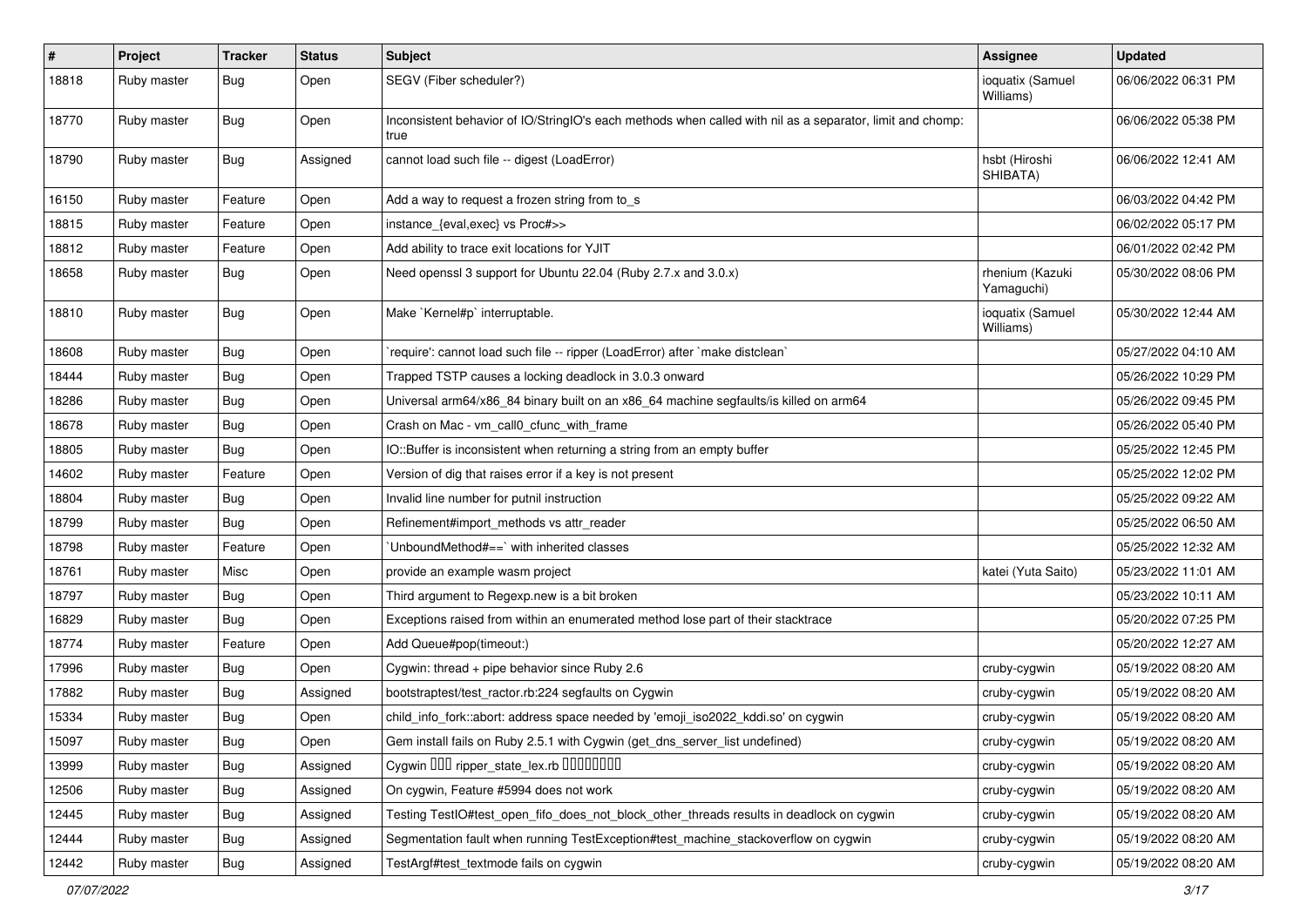| $\sharp$ | Project     | <b>Tracker</b> | <b>Status</b> | Subject                                                                             | <b>Assignee</b>           | <b>Updated</b>      |
|----------|-------------|----------------|---------------|-------------------------------------------------------------------------------------|---------------------------|---------------------|
| 11840    | Ruby master | <b>Bug</b>     | Open          | Error with "make check" on Cygwin                                                   | cruby-cygwin              | 05/19/2022 08:20 AM |
| 9409     | Ruby master | Bug            | Open          | Cygwin I "filesystem" I encoding IIIIIIIIIIIII                                      | cruby-cygwin              | 05/19/2022 08:20 AM |
| 18783    | Ruby master | Bug            | Open          | OptionParser should recognize "-" as an optional argument                           |                           | 05/19/2022 12:15 AM |
| 18782    | Ruby master | Bug            | Open          | Race conditions in autoload when loading the same feature with multiple threads.    |                           | 05/18/2022 09:22 PM |
| 18751    | Ruby master | <b>Bug</b>     | Open          | Regression on master for Method#== when comparing public with private method        |                           | 05/18/2022 01:27 AM |
| 18789    | Ruby master | Bug            | Open          | make test-bundled-gems failed after make install                                    |                           | 05/18/2022 01:01 AM |
| 18784    | Ruby master | Bug            | Open          | `FileUtils.rm_f` and `FileUtils.rm_rf` should not mask exceptions                   |                           | 05/16/2022 09:04 AM |
| 17363    | Ruby master | Feature        | Assigned      | Timeouts                                                                            | ko1 (Koichi Sasada)       | 05/14/2022 09:06 AM |
| 17316    | Ruby master | Feature        | Open          | On memoization                                                                      |                           | 05/13/2022 11:32 AM |
| 18776    | Ruby master | Feature        | Open          | <b>Object Shapes</b>                                                                |                           | 05/13/2022 01:11 AM |
| 18654    | Ruby master | Feature        | Open          | Enhancements to prettyprint                                                         | akr (Akira Tanaka)        | 05/12/2022 01:44 PM |
| 18642    | Ruby master | Feature        | Open          | Named ripper fields                                                                 |                           | 05/12/2022 01:37 PM |
| 18763    | Ruby master | Bug            | Open          | The configure option "--with-openssl-dir" has lower precedence than pkg-config      |                           | 05/11/2022 11:39 AM |
| 18690    | Ruby master | Feature        | Open          | Allow `Kernel#then` to take arguments                                               |                           | 05/10/2022 06:16 PM |
| 18764    | Ruby master | Bug            | Open          | Build Error when Using msys2-mingw64 and Ruby 3.2                                   |                           | 05/10/2022 06:48 AM |
| 18384    | Ruby master | Feature        | Open          | Pattern Match Object                                                                |                           | 05/07/2022 06:01 PM |
| 18762    | Ruby master | Feature        | Open          | Add an Array#undigits that compliments Integer#digits                               |                           | 05/03/2022 08:08 PM |
| 18760    | Ruby master | <b>Bug</b>     | Open          | Ractors vs "skynet" microbenchmark                                                  |                           | 05/02/2022 11:36 PM |
| 18758    | Ruby master | Bug            | Open          | Ruby fails to build on M1 Mac when x86 Homebrew is installed                        |                           | 04/28/2022 03:19 PM |
| 18759    | Ruby master | Bug            | Open          | snapshot-ruby_2_7: test failure on macos-12                                         |                           | 04/28/2022 12:18 AM |
| 18757    | Ruby master | Feature        | Open          | Introduce %R percent literal for anchored regular expression patterns               |                           | 04/27/2022 05:30 PM |
| 18740    | Ruby master | <b>Bug</b>     | Open          | Use of rightward assignment changes line number needed for line-targeted TracePoint |                           | 04/27/2022 09:56 AM |
| 18685    | Ruby master | Feature        | Open          | Enumerator.product: Cartesian product of enumerables                                |                           | 04/26/2022 07:02 AM |
| 18133    | Ruby master | <b>Bug</b>     | Assigned      | LTO: TestGCCompact#test_ast_compacts segfaults on i686                              |                           | 04/23/2022 04:19 PM |
| 18731    | Ruby master | Bug            | Open          | Parallel test-all sometimes does not run at all some tests                          |                           | 04/23/2022 12:58 PM |
| 18737    | Ruby master | <b>Bug</b>     | Open          | Windows 'require' is case independent                                               |                           | 04/22/2022 06:18 PM |
| 18683    | Ruby master | Feature        | Open          | Allow to create hashes with a specific capacity.                                    |                           | 04/22/2022 02:34 PM |
| 18622    | Ruby master | <b>Bug</b>     | Open          | const_get still looks in Object, while lexical constant lookup no longer does       |                           | 04/22/2022 11:26 AM |
| 18567    | Ruby master | Bug            | Open          | Depending on default gems in stdlib gems when not needed considered harmful         | hsbt (Hiroshi<br>SHIBATA) | 04/21/2022 04:45 PM |
| 18668    | Ruby master | Feature        | Open          | Merge `io-nonblock` gems into core                                                  |                           | 04/21/2022 10:02 AM |
| 18630    | Ruby master | Feature        | Open          | Introduce general `IO#timeout` and `IO#timeout=`for all (non-)blocking operations.  |                           | 04/21/2022 09:36 AM |
| 18677    | Ruby master | Bug            | Assigned      | BigDecimal#power (**) returns FloatDomainError when passing an infinite parameter   | mrkn (Kenta Murata)       | 04/20/2022 02:04 AM |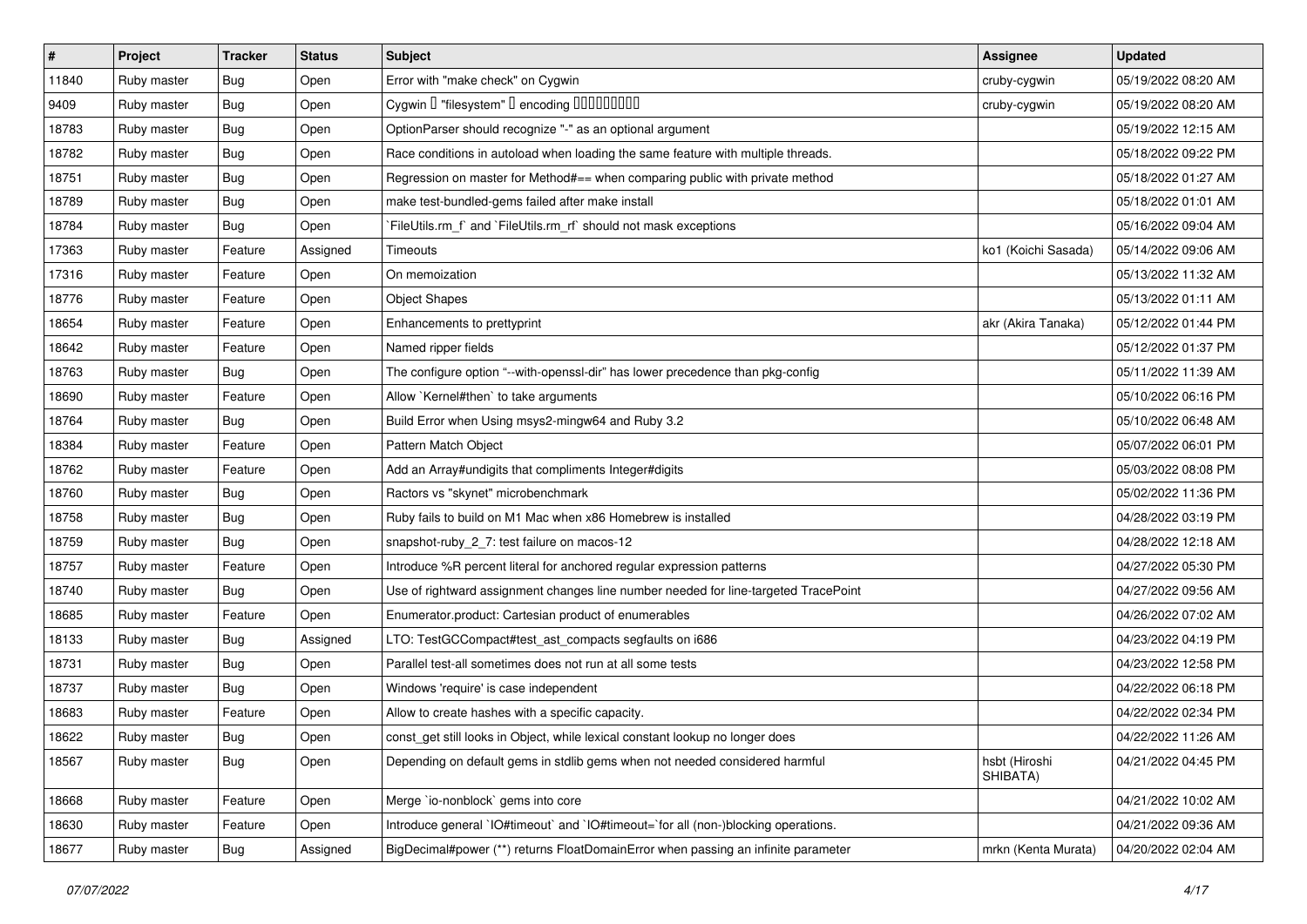| $\vert$ # | Project     | <b>Tracker</b> | <b>Status</b> | <b>Subject</b>                                                                                       | <b>Assignee</b>              | <b>Updated</b>      |
|-----------|-------------|----------------|---------------|------------------------------------------------------------------------------------------------------|------------------------------|---------------------|
| 18743     | Ruby master | <b>Bug</b>     | Open          | Enumerator#next / peek re-use each others stacktraces                                                |                              | 04/19/2022 02:42 PM |
| 18726     | Ruby master | Misc           | Open          | CI Error on c99 and c2x                                                                              | shyouhei (Shyouhei<br>Urabe) | 04/19/2022 09:05 AM |
| 10548     | Ruby master | Feature        | Open          | remove callcc (Callcc is now going obsoleted. Please use Fiber.)                                     |                              | 04/18/2022 09:07 AM |
| 18738     | Ruby master | <b>Bug</b>     | Open          | IRB can't recognize heredoc after words                                                              |                              | 04/18/2022 12:00 AM |
| 18727     | Ruby master | <b>Bug</b>     | Assigned      | Make failed on x86_64-cygwin (LoadError)                                                             | peterzhu2118 (Peter<br>Zhu)  | 04/16/2022 05:15 AM |
| 18736     | Ruby master | Feature        | Open          | self-p for method chain                                                                              |                              | 04/15/2022 11:09 AM |
| 18733     | Ruby master | <b>Bug</b>     | Open          | Ruby GC problems cause performance issue with Ractor                                                 |                              | 04/15/2022 09:13 AM |
| 18725     | Ruby master | Misc           | Open          | IO#write and IO#wait_writable block for write pipe if read pipe is closed in other thread on OpenBSD |                              | 04/13/2022 11:20 PM |
| 17849     | Ruby master | Feature        | Open          | Fix Timeout timeout so that it can be used in threaded Web servers                                   | matz (Yukihiro<br>Matsumoto) | 04/10/2022 06:26 AM |
| 18686     | Ruby master | Bug            | Open          | Regexp supporting unexpected age properties in Ruby < 3.2                                            |                              | 04/08/2022 06:52 PM |
| 18455     | Ruby master | <b>Bug</b>     | Open          | IO#close` has poor performance and difficult to understand semantics.                                |                              | 04/04/2022 02:02 AM |
| 18675     | Ruby master | Feature        | Open          | Add new exception class for resolv timeouts                                                          |                              | 04/01/2022 11:22 PM |
| 16978     | Ruby master | Feature        | Open          | Ruby should not use realpath for __FILE_                                                             | nobu (Nobuyoshi<br>Nakada)   | 04/01/2022 11:30 AM |
| 18674     | Ruby master | <b>Bug</b>     | Open          | Build failure `make up` with WSL2                                                                    |                              | 04/01/2022 08:51 AM |
| 18605     | Ruby master | Bug            | Open          | Fails to run on (newer) 32bit Windows with ucrt                                                      |                              | 04/01/2022 07:52 AM |
| 18594     | Ruby master | Feature        | Open          | Add a #to_h method on URI::Generic                                                                   |                              | 03/31/2022 01:18 PM |
| 18247     | Ruby master | <b>Bug</b>     | Open          | weird results for `Array#slice` or `Array#[]` with argument of type `Enumerator::ArithmeticSequence` |                              | 03/30/2022 11:05 PM |
| 18396     | Ruby master | <b>Bug</b>     | Open          | An unexpected "hash value omission" syntax error when without parentheses call expr follows          |                              | 03/29/2022 09:58 PM |
| 18666     | Ruby master | <b>Bug</b>     | Open          | No rule to make target 'yaml/yaml.h', needed by 'api.o'                                              | hsbt (Hiroshi<br>SHIBATA)    | 03/29/2022 11:17 AM |
| 18571     | Ruby master | Feature        | Assigned      | Removed the bundled sources from release package after Ruby 3.2                                      | hsbt (Hiroshi<br>SHIBATA)    | 03/28/2022 06:23 AM |
| 18661     | Ruby master | <b>Bug</b>     | Open          | Net::HTTP behavior changed between 2.6 and 3.1 on windows.                                           |                              | 03/25/2022 01:57 PM |
| 18659     | Ruby master | Feature        | Open          | Create a Binding at the time of an exception and make it available to Rescue                         |                              | 03/25/2022 10:55 AM |
| 18179     | Ruby master | Feature        | Open          | Add Math methods to Numeric                                                                          |                              | 03/24/2022 02:54 PM |
| 18462     | Ruby master | Feature        | Open          | Proposal to merge WASI based WebAssembly support                                                     |                              | 03/24/2022 03:05 AM |
| 18371     | Ruby master | Misc           | Assigned      | Release branches (release information in general)                                                    | naruse (Yui NARUSE)          | 03/23/2022 10:32 PM |
| 18553     | Ruby master | <b>Bug</b>     | Open          | Memory leak on compiling method call with kwargs                                                     | ko1 (Koichi Sasada)          | 03/23/2022 09:34 PM |
| 18651     | Ruby master | <b>Bug</b>     | Open          | oob access in CP51932 -> CP50220 transcoder                                                          | akr (Akira Tanaka)           | 03/23/2022 01:17 PM |
| 18639     | Ruby master | Feature        | Open          | Update Unicode data to Unicode Version 15.0.0                                                        | duerst (Martin Dürst)        | 03/22/2022 07:38 PM |
| 17548     | Ruby master | Feature        | Open          | Need simple way to include symlink directories in Dir.glob                                           |                              | 03/21/2022 01:35 PM |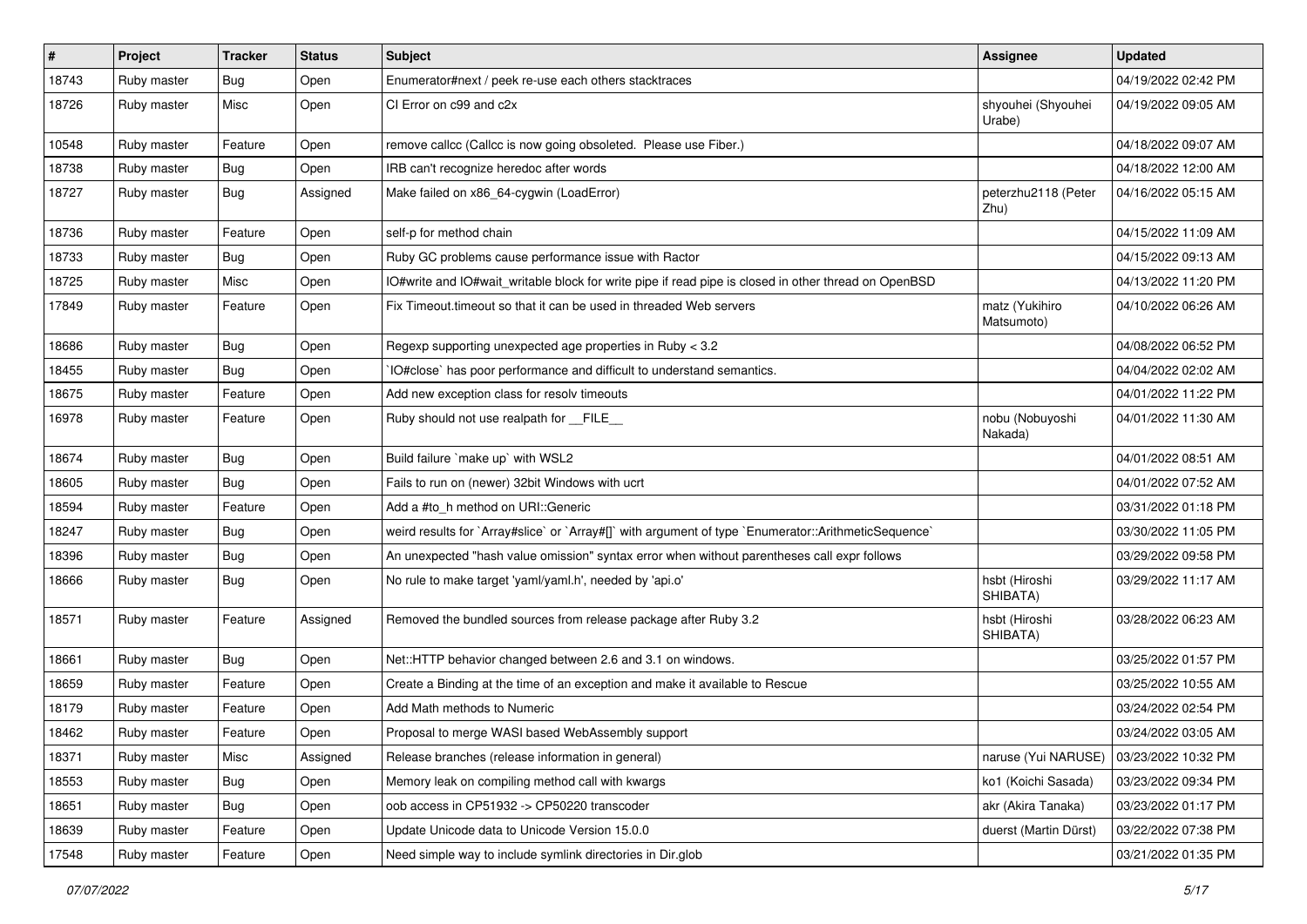| $\sharp$ | Project     | <b>Tracker</b> | <b>Status</b> | Subject                                                                                                             | <b>Assignee</b>             | <b>Updated</b>      |
|----------|-------------|----------------|---------------|---------------------------------------------------------------------------------------------------------------------|-----------------------------|---------------------|
| 17196    | Ruby master | <b>Bug</b>     | Assigned      | Segmentation Fault with Socket#close in Ractors                                                                     | ko1 (Koichi Sasada)         | 03/20/2022 01:52 PM |
| 18640    | Ruby master | Feature        | Open          | default empty string argument for `String#sub` and `String#sub!`, e.g. `"hello".sub("I")`                           |                             | 03/19/2022 02:33 AM |
| 18647    | Ruby master | Feature        | Open          | Non-recursive option for iseq-targeted Tracepoints in ruby 2.6+                                                     |                             | 03/18/2022 09:41 AM |
| 18576    | Ruby master | Feature        | Open          | Rename `ASCII-8BIT` encoding to `BINARY`                                                                            |                             | 03/17/2022 03:06 PM |
| 18583    | Ruby master | Feature        | Open          | Pattern-matching: API for custom unpacking strategies?                                                              |                             | 03/17/2022 01:10 PM |
| 18614    | Ruby master | Bug            | Open          | Error (busy loop) in<br>TestGemCommandsSetupCommand#test_destdir_flag_does_not_try_to_write_to_the_default_gem_home | hsbt (Hiroshi<br>SHIBATA)   | 03/17/2022 01:03 AM |
| 15592    | Ruby master | Feature        | Open          | mode where "autoload" behaves like an immediate "require"                                                           |                             | 03/16/2022 09:58 AM |
| 18623    | Ruby master | Bug            | Open          | `make runnable` does not work                                                                                       | nobu (Nobuyoshi<br>Nakada)  | 03/16/2022 01:28 AM |
| 18617    | Ruby master | Feature        | Open          | Allow multiples keys in Hash#[] acting like Hash#dig                                                                |                             | 03/10/2022 01:36 PM |
| 18580    | Ruby master | Bug            | Open          | Range#include? inconsistency for beginless String ranges                                                            |                             | 03/09/2022 10:22 PM |
| 18616    | Ruby master | Bug            | Open          | Error with clang(1) on MacOS due to _declspec()                                                                     |                             | 03/09/2022 10:50 AM |
| 18476    | Ruby master | Bug            | Open          | Call to require stuck forever after receiving EAGAIN on writev when running with zeus                               |                             | 02/28/2022 02:55 PM |
| 18603    | Ruby master | Feature        | Open          | Allow syntax like obj.method(arg)=value                                                                             |                             | 02/27/2022 05:04 PM |
| 18597    | Ruby master | Feature        | Open          | Strings need a named method like `dup` that doesn't duplicate if receiver is mutable                                |                             | 02/26/2022 11:56 PM |
| 18169    | Ruby master | Bug            | Assigned      | Local copies of gemified libraries are being released out of sync with their gems                                   | hsbt (Hiroshi<br>SHIBATA)   | 02/25/2022 05:40 PM |
| 18601    | Ruby master | Bug            | Open          | Invalid byte sequences in Big5 encodings                                                                            | duerst (Martin Dürst)       | 02/23/2022 07:59 AM |
| 18498    | Ruby master | Feature        | Open          | Introduce a public WeakKeysMap that compares by equality                                                            |                             | 02/20/2022 04:06 PM |
| 18593    | Ruby master | Feature        | Open          | Add back URI.escape                                                                                                 |                             | 02/18/2022 07:45 PM |
| 16989    | Ruby master | Feature        | Open          | Sets: need $\Psi$ <sup>[]</sup>                                                                                     | knu (Akinori MUSHA)         | 02/18/2022 02:57 AM |
| 18568    | Ruby master | Feature        | Open          | Explore lazy RubyGems boot to reduce need for --disable-gems                                                        |                             | 02/17/2022 07:15 AM |
| 18587    | Ruby master | Misc           | Open          | What was the reason behind Ruby choosing SipHash for Hash?                                                          |                             | 02/17/2022 12:02 AM |
| 18463    | Ruby master | Feature        | Open          | Random number generation with xoshiro                                                                               |                             | 02/13/2022 09:12 AM |
| 18257    | Ruby master | <b>Bug</b>     | Open          | rb_mRubyVMFrozenCore is broken by GC run                                                                            |                             | 02/10/2022 12:36 PM |
| 18572    | Ruby master | <b>Bug</b>     | Assigned      | Performance regression when invoking refined methods                                                                | ko1 (Koichi Sasada)         | 02/10/2022 12:48 AM |
| 18573    | Ruby master | Feature        | Open          | Object#pack1                                                                                                        |                             | 02/08/2022 08:51 AM |
| 18438    | Ruby master | Feature        | Open          | Add `Exception#additional_message` to show additional error information                                             |                             | 02/07/2022 02:55 AM |
| 18368    | Ruby master | Feature        | Open          | Range#step semantics for non-Numeric ranges                                                                         |                             | 02/02/2022 03:42 PM |
| 18564    | Ruby master | Feature        | Open          | Add Exception#detailed_message                                                                                      | mame (Yusuke<br>Endoh)      | 02/01/2022 08:06 PM |
| 16512    | Ruby master | Misc           | Assigned      | Improving `www.ruby-lang.org` reference by merging with `rubyreferences.github.io`                                  | zverok (Victor<br>Shepelev) | 02/01/2022 12:28 PM |
| 18402    | Ruby master | Feature        | Open          | Argument Labels                                                                                                     |                             | 01/31/2022 06:14 PM |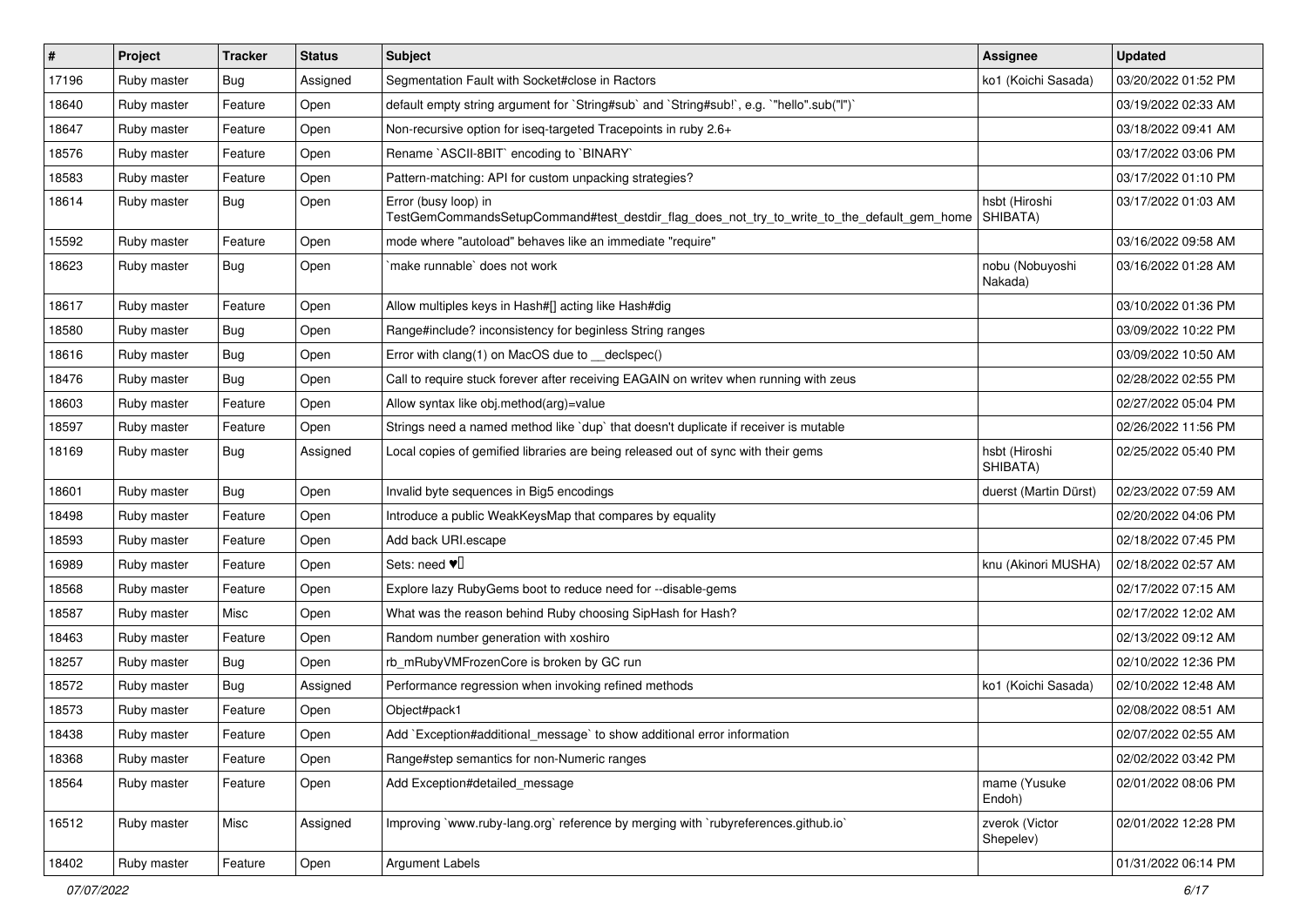| $\vert$ # | Project     | <b>Tracker</b> | <b>Status</b> | Subject                                                                                                     | <b>Assignee</b>                               | <b>Updated</b>      |
|-----------|-------------|----------------|---------------|-------------------------------------------------------------------------------------------------------------|-----------------------------------------------|---------------------|
| 18554     | Ruby master | Feature        | Open          | Move unicode_normalize to a default gem                                                                     |                                               | 01/31/2022 05:51 PM |
| 17263     | Ruby master | <b>Bug</b>     | Open          | Fiber context switch degrades with number of fibers, limit on number of fibers                              |                                               | 01/31/2022 02:47 PM |
| 11064     | Ruby master | Bug            | Open          | #singleton_methods for objects with special singleton_class returns an empty array                          |                                               | 01/31/2022 05:02 AM |
| 18515     | Ruby master | Feature        | Open          | Add Range#reverse_each implementation for performance                                                       |                                               | 01/31/2022 02:23 AM |
| 18285     | Ruby master | Feature        | Open          | NoMethodError#message uses a lot of CPU/is really expensive to call                                         |                                               | 01/30/2022 12:45 PM |
| 18551     | Ruby master | Feature        | Open          | Make Range#reverse_each to raise an exception if endless                                                    |                                               | 01/28/2022 11:13 PM |
| 18518     | Ruby master | <b>Bug</b>     | Open          | NoMemoryError + [FATAL] failed to allocate memory for twice 1 << large                                      |                                               | 01/28/2022 01:40 PM |
| 18136     | Ruby master | Feature        | Open          | take_while_after                                                                                            |                                               | 01/28/2022 06:23 AM |
| 18408     | Ruby master | Feature        | Assigned      | Allow pattern match to set instance variables                                                               | ktsj (Kazuki Tsujimoto)   01/26/2022 07:07 PM |                     |
| 18507     | Ruby master | Bug            | Open          | Incorrect target_os detection in configure script                                                           |                                               | 01/25/2022 08:57 AM |
| 18181     | Ruby master | Feature        | Open          | Introduce Enumerable#min with value, max with value, and minmax with value                                  |                                               | 01/25/2022 07:33 AM |
| 18510     | Ruby master | <b>Bug</b>     | Open          | Unexpected waiting for console when starting ruby on windows                                                |                                               | 01/23/2022 02:53 PM |
| 16757     | Ruby master | Feature        | Open          | Add intersection to Range                                                                                   |                                               | 01/22/2022 07:26 AM |
| 18506     | Ruby master | <b>Bug</b>     | Open          | make and make install rebuild items every time unnecessarily - sometimes causing races in parallel installs |                                               | 01/21/2022 01:46 PM |
| 14394     | Ruby master | Feature        | Open          | Class.descendants                                                                                           | ko1 (Koichi Sasada)                           | 01/20/2022 10:46 PM |
| 18429     | Ruby master | <b>Bug</b>     | Open          | Configure ruby-3.0.3 on Solaris 10 Unknown keyword 'URL' in './ruby.tmp.pc'                                 |                                               | 01/18/2022 09:15 PM |
| 18494     | Ruby master | Feature        | Open          | [RFC] ENV["RUBY_GC_"]= changes GC parameters dynamically                                                    |                                               | 01/17/2022 11:15 PM |
| 15559     | Ruby master | Feature        | Open          | Logical XOR (^^) operator                                                                                   |                                               | 01/16/2022 03:20 AM |
| 16986     | Ruby master | Feature        | Open          | Anonymous Struct literal                                                                                    | matz (Yukihiro<br>Matsumoto)                  | 01/15/2022 04:57 PM |
| 18492     | Ruby master | Bug            | Open          | 'rb_rescue2` inside 'rb_protect' segfaults on Windows                                                       |                                               | 01/14/2022 03:17 PM |
| 18472     | Ruby master | Bug            | Open          | rb_w32_map_errno is not found on Ruby-3.1.0                                                                 |                                               | 01/13/2022 09:59 AM |
| 18478     | Ruby master | Feature        | Open          | Module#constant_pairs                                                                                       |                                               | 01/11/2022 07:55 PM |
| 18477     | Ruby master | Feature        | Open          | Float#sqrt and Integer#sqrt                                                                                 |                                               | 01/11/2022 07:34 PM |
| 18473     | Ruby master | <b>Bug</b>     | Open          | Raw data in Socket::Option#inspect on Amazon Linux 2                                                        |                                               | 01/11/2022 02:13 PM |
| 18439     | Ruby master | Feature        | Open          | Support YJIT for VC++                                                                                       | maximecb (Maxime<br>Chevalier-Boisvert)       | 01/10/2022 11:29 PM |
| 12125     | Ruby master | Feature        | Open          | Proposal: Shorthand operator for Object#method                                                              |                                               | 01/07/2022 06:23 PM |
| 17473     | Ruby master | Feature        | Open          | Make Pathname to embedded class of Ruby                                                                     | akr (Akira Tanaka)                            | 01/07/2022 09:25 AM |
| 18277     | Ruby master | <b>Bug</b>     | Open          | buffer error (Zlib::BufError) in Zlib::Deflate#deflate when using MJIT                                      | k0kubun (Takashi<br>Kokubun)                  | 01/05/2022 03:04 PM |
| 18459     | Ruby master | Feature        | Assigned      | IRB autocomplete dropdown colour options                                                                    | aycabta (aycabta.)                            | 01/05/2022 02:15 AM |
| 18454     | Ruby master | <b>Bug</b>     | Open          | YJIT slowing down key Discourse benchmarks                                                                  |                                               | 01/04/2022 08:45 AM |
| 18457     | Ruby master | <b>Bug</b>     | Open          | ruby 2.7.5 fiddle/types.rb use uint32_t but fiddle/cparser.rb lacks uint32_t                                |                                               | 01/03/2022 01:00 PM |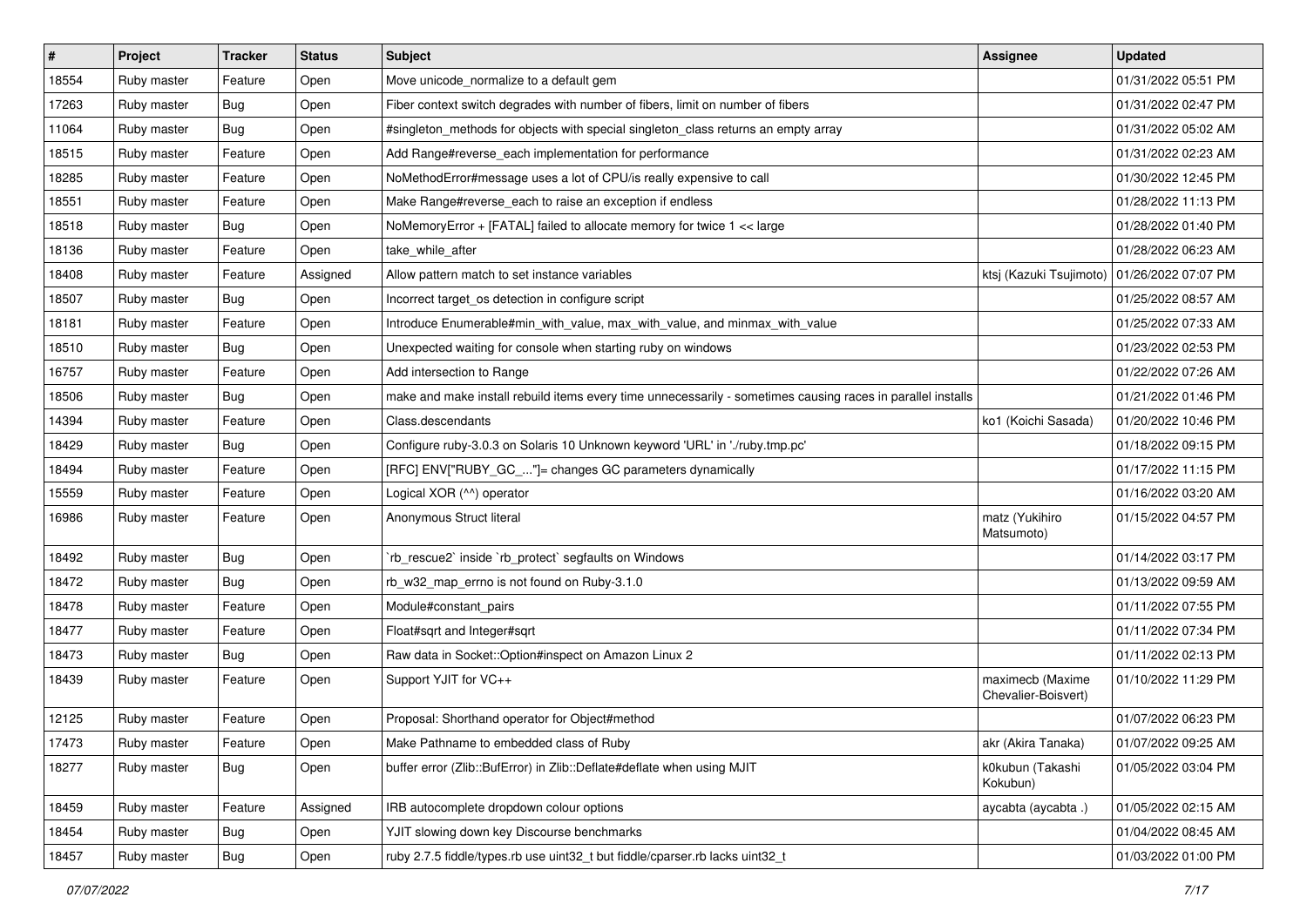| $\vert$ # | Project     | <b>Tracker</b> | <b>Status</b> | Subject                                                                           | <b>Assignee</b>              | <b>Updated</b>      |
|-----------|-------------|----------------|---------------|-----------------------------------------------------------------------------------|------------------------------|---------------------|
| 18132     | Ruby master | Bug            | Open          | TODO: fix ccan/list thread safety                                                 |                              | 01/02/2022 08:22 AM |
| 18456     | Ruby master | Bug            | Open          | rdoc non-determinism: module includes can be added once or twice to generated .ri |                              | 01/01/2022 11:16 PM |
| 12901     | Ruby master | Feature        | Open          | Anonymous functions without scope lookup overhead                                 |                              | 01/01/2022 12:30 PM |
| 14982     | Ruby master | Feature        | Open          | Improve namespace system in ruby to avoiding top-level names chaos                | matz (Yukihiro<br>Matsumoto) | 12/31/2021 05:39 PM |
| 18440     | Ruby master | Feature        | Open          | YJIT is enabled if any YJIT tuning options are set                                |                              | 12/30/2021 08:17 PM |
| 18376     | Ruby master | Feature        | Open          | Version comparison API                                                            |                              | 12/30/2021 10:33 AM |
| 18450     | Ruby master | Feature        | Assigned      | Force break in prettyprint                                                        | akr (Akira Tanaka)           | 12/29/2021 02:02 PM |
| 18332     | Ruby master | Feature        | Open          | a ? b                                                                             |                              | 12/29/2021 04:38 AM |
| 18404     | Ruby master | Misc           | Open          | 3.1 documentation problems tracking ticket                                        |                              | 12/24/2021 03:59 PM |
| 18423     | Ruby master | Feature        | Open          | Installing stable versions like 3.0.3 from source generates fatal error by make   |                              | 12/23/2021 11:44 PM |
| 16817     | Ruby master | Feature        | Open          | attr_predicate or attr_query or attr_something for ? methods                      |                              | 12/23/2021 11:44 PM |
| 16347     | Ruby master | Feature        | Open          | InmutableObject                                                                   |                              | 12/23/2021 11:44 PM |
| 16118     | Ruby master | Feature        | Open          | Array .difference allow custom comparison                                         |                              | 12/23/2021 11:44 PM |
| 15458     | Ruby master | Feature        | Open          | Automatic Exception#cause print in IRB                                            |                              | 12/23/2021 11:44 PM |
| 15419     | Ruby master | Feature        | Open          | Allow Kernel#tap to be invoked with arguments like Kernel#send                    |                              | 12/23/2021 11:43 PM |
| 15036     | Ruby master | Feature        | Open          | after upgrade when run apt upgrade metasploit                                     |                              | 12/23/2021 11:43 PM |
| 14465     | Ruby master | Feature        | Open          | rename/alias and then obsolete UDPSocket::send                                    |                              | 12/23/2021 11:43 PM |
| 14463     | Ruby master | Feature        | Open          | Allow comments to precede dots in member expressions                              |                              | 12/23/2021 11:43 PM |
| 14449     | Ruby master | Feature        | Open          | error when trying to run rails s                                                  |                              | 12/23/2021 11:43 PM |
| 12867     | Ruby master | Feature        | Open          | Add ability to check validity of a URL                                            |                              | 12/23/2021 11:43 PM |
| 12057     | Ruby master | Feature        | Open          | Allow methods with `yield` to be called without a block                           |                              | 12/23/2021 11:43 PM |
| 12021     | Ruby master | Feature        | Open          | Final instance variables                                                          |                              | 12/23/2021 11:43 PM |
| 12019     | Ruby master | Feature        | Open          | Better low-level support for writing concurrent libraries                         | matz (Yukihiro<br>Matsumoto) | 12/23/2021 11:43 PM |
| 11627     | Ruby master | Feature        | Open          | make `nonzero` an alias of `nonzero?`                                             | matz (Yukihiro<br>Matsumoto) | 12/23/2021 11:43 PM |
| 11026     | Ruby master | Feature        | Open          | How atomic should dynamic regexp with "once" flag be?                             |                              | 12/23/2021 11:43 PM |
| 10829     | Ruby master | Feature        | Open          | Add to_proc method to the Array class                                             |                              | 12/23/2021 11:43 PM |
| 10634     | Ruby master | Feature        | Open          | Baselining with Benchmark                                                         |                              | 12/23/2021 11:43 PM |
| 10528     | Ruby master | Feature        | Open          | Allow line breaks instead of commas in arrays, hashes, argument lists, etc.       |                              | 12/23/2021 11:43 PM |
| 10477     | Ruby master | Feature        | Open          | Implicit interfaces                                                               |                              | 12/23/2021 11:43 PM |
| 10371     | Ruby master | Feature        | Open          | Use Thread#handle_interrupt in MonitorMixin                                       |                              | 12/23/2021 11:43 PM |
| 10273     | Ruby master | Feature        | Open          | Immutable Ruby                                                                    |                              | 12/23/2021 11:43 PM |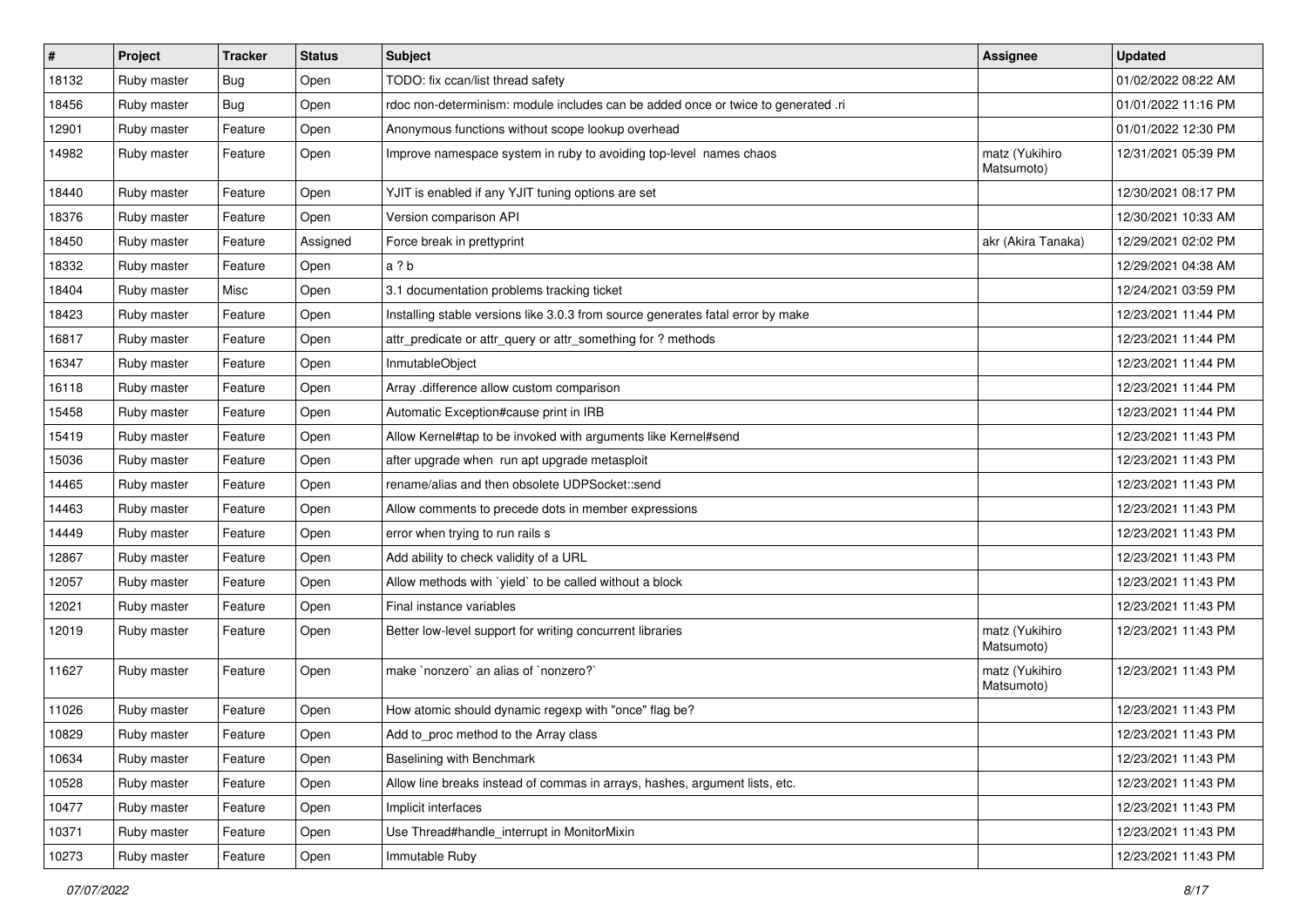| $\vert$ # | Project     | <b>Tracker</b> | <b>Status</b> | <b>Subject</b>                                                                                                                                                                    | Assignee                     | <b>Updated</b>      |
|-----------|-------------|----------------|---------------|-----------------------------------------------------------------------------------------------------------------------------------------------------------------------------------|------------------------------|---------------------|
| 10217     | Ruby master | Feature        | Open          | Dir constructor similar to Pathname constructor                                                                                                                                   |                              | 12/23/2021 11:43 PM |
| 9947      | Ruby master | Feature        | Open          | Make `Object#send` and `Object#method` private                                                                                                                                    |                              | 12/23/2021 11:43 PM |
| 9941      | Ruby master | Feature        | Open          | Issue a warning when `module` or `class` keyword causes re-initialization of a constant that will become<br>the module/class name, instead of creating/reopening the module/class |                              | 12/23/2021 11:43 PM |
| 9804      | Ruby master | Feature        | Open          | File::CREATE as a synonym for File::CREAT                                                                                                                                         |                              | 12/23/2021 11:43 PM |
| 9686      | Ruby master | Feature        | Open          | Syntax for symbols used in hashes                                                                                                                                                 |                              | 12/23/2021 11:43 PM |
| 9402      | Ruby master | Feature        | Open          | A syntax to specify the default value of a hash                                                                                                                                   |                              | 12/23/2021 11:43 PM |
| 9401      | Ruby master | Feature        | Open          | Yet another syntax for literal anonymous functions (lambdas)                                                                                                                      |                              | 12/23/2021 11:43 PM |
| 8961      | Ruby master | Feature        | Open          | Synchronizable module to easily wrap methods in a mutex                                                                                                                           |                              | 12/23/2021 11:43 PM |
| 8947      | Ruby master | Feature        | Open          | make alias, alias_method, attr_* return name of the alias                                                                                                                         |                              | 12/23/2021 11:43 PM |
| 8896      | Ruby master | Feature        | Open          | #tap with missing block                                                                                                                                                           |                              | 12/23/2021 11:43 PM |
| 8848      | Ruby master | Feature        | Open          | Syntax for binary strings                                                                                                                                                         |                              | 12/23/2021 11:43 PM |
| 8751      | Ruby master | Feature        | Open          | Add offsets to method#source location                                                                                                                                             |                              | 12/23/2021 11:43 PM |
| 8681      | Ruby master | Feature        | Open          | Net::HTTP should set TCP_NODELAY for requests with body                                                                                                                           |                              | 12/23/2021 11:43 PM |
| 8640      | Ruby master | Feature        | Open          | Add Time#elapsed to return nanoseconds since creation                                                                                                                             |                              | 12/23/2021 11:43 PM |
| 8635      | Ruby master | Feature        | Open          | attr accessor with default block                                                                                                                                                  |                              | 12/23/2021 11:43 PM |
| 8626      | Ruby master | Feature        | Open          | Add a Set coercion method to the standard lib: Set (possible set)                                                                                                                 |                              | 12/23/2021 11:43 PM |
| 8619      | Ruby master | Feature        | Open          | <b>Standard Profiling API</b>                                                                                                                                                     |                              | 12/23/2021 11:43 PM |
| 8570      | Ruby master | Feature        | Open          | Better mechanisms to safely load classes concurrently                                                                                                                             |                              | 12/23/2021 11:43 PM |
| 8291      | Ruby master | Feature        | Open          | Allow retrieving the root Fiber of a Thread                                                                                                                                       |                              | 12/23/2021 11:43 PM |
| 8275      | Ruby master | Feature        | Open          | Add Module#public_const_get                                                                                                                                                       |                              | 12/23/2021 11:43 PM |
| 8259      | Ruby master | Feature        | Open          | Atomic attributes accessors                                                                                                                                                       |                              | 12/23/2021 11:43 PM |
| 8088      | Ruby master | Feature        | Open          | Method#parameters (and friends) should provide useful information about core methods                                                                                              |                              | 12/23/2021 11:43 PM |
| 7895      | Ruby master | Feature        | Open          | Exception#backtrace_locations to go with Thread#backtrace_locations and Kernel#caller_locations                                                                                   |                              | 12/23/2021 11:43 PM |
| 7845      | Ruby master | Feature        | Open          | Strip doesn't handle unicode space characters in ruby 1.9.2 & 1.9.3 (does in 1.9.1)                                                                                               |                              | 12/23/2021 11:43 PM |
| 7747      | Ruby master | Feature        | Open          | Expanded API for Binding semantics                                                                                                                                                |                              | 12/23/2021 11:43 PM |
| 12020     | Ruby master | Feature        | Assigned      | Documenting Ruby memory model                                                                                                                                                     | ko1 (Koichi Sasada)          | 12/23/2021 11:40 PM |
| 9023      | Ruby master | Feature        | Assigned      | Array#tail                                                                                                                                                                        | matz (Yukihiro<br>Matsumoto) | 12/23/2021 11:40 PM |
| 8272      | Ruby master | Feature        | Open          | Transfer feature tracking to CommonRuby                                                                                                                                           |                              | 12/23/2021 11:40 PM |
| 8271      | Ruby master | Feature        | Assigned      | Proposal for moving to a more visible, formal process for feature requests                                                                                                        | matz (Yukihiro<br>Matsumoto) | 12/23/2021 11:40 PM |
| 8263      | Ruby master | Feature        | Assigned      | Support discovering yield state of individual Fibers                                                                                                                              | ko1 (Koichi Sasada)          | 12/23/2021 11:40 PM |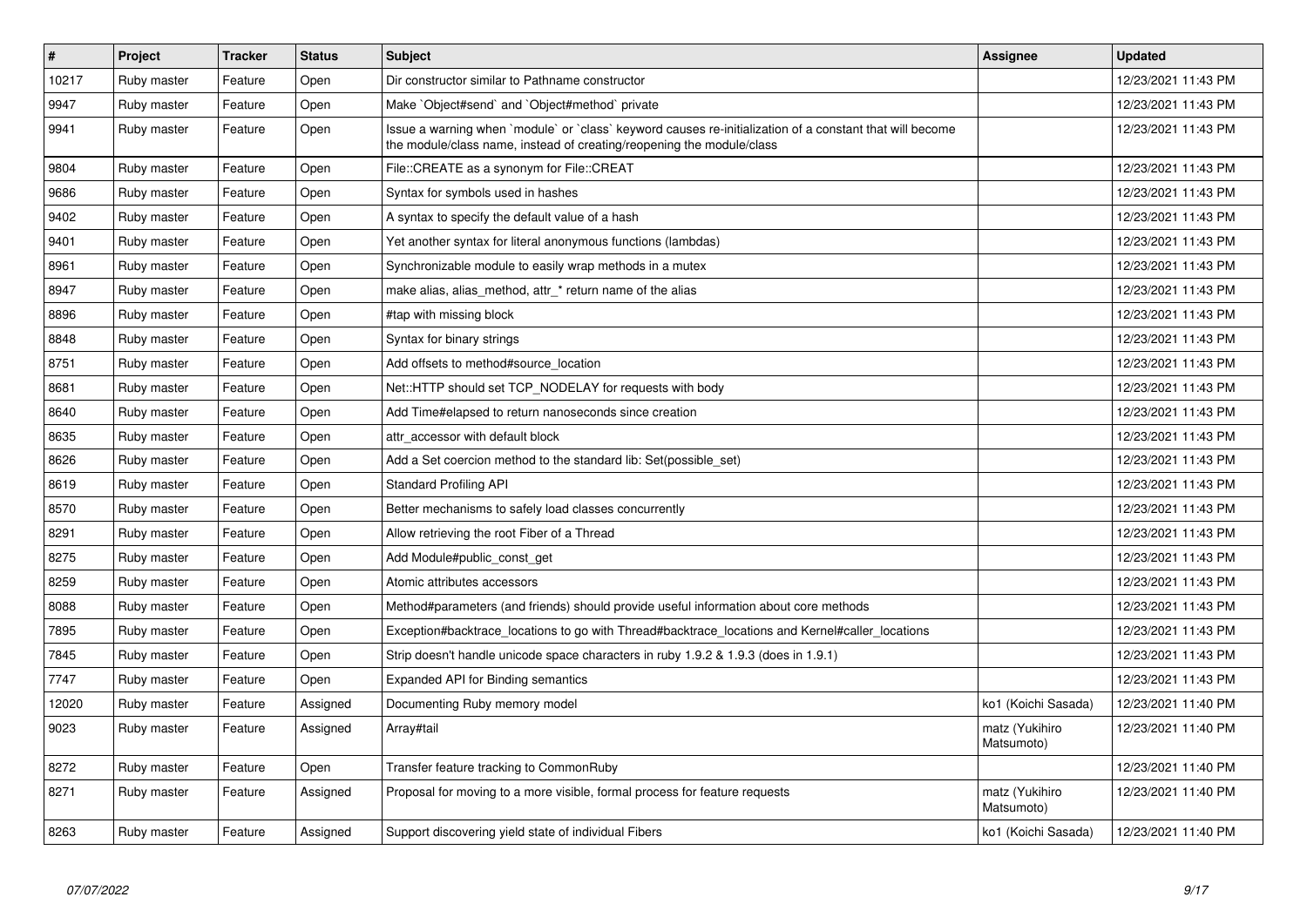| $\sharp$ | <b>Project</b> | <b>Tracker</b> | <b>Status</b> | Subject                                                                                                                                     | Assignee                     | <b>Updated</b>      |
|----------|----------------|----------------|---------------|---------------------------------------------------------------------------------------------------------------------------------------------|------------------------------|---------------------|
| 6308     | Ruby master    | Feature        | Assigned      | Eliminate delegation from WeakRef                                                                                                           | matz (Yukihiro<br>Matsumoto) | 12/23/2021 11:40 PM |
| 18411    | Ruby master    | Feature        | Open          | Introduce `Fiber.blocking` for disabling scheduler.                                                                                         |                              | 12/23/2021 05:10 PM |
| 18420    | Ruby master    | Misc           | Open          | Question about how to handle IO.pipe reader and writer when forking                                                                         |                              | 12/22/2021 12:04 AM |
| 18380    | Ruby master    | Bug            | Open          | TestAddressResolve#test_socket_getnameinfo_domain_blocking test failures                                                                    |                              | 12/21/2021 04:22 PM |
| 17339    | Ruby master    | Feature        | Assigned      | Semantic grouping with BigDecimal#to_s                                                                                                      | mrkn (Kenta Murata)          | 12/20/2021 12:39 PM |
| 18418    | Ruby master    | Feature        | Open          | Add Net::HTTP#security_level=                                                                                                               |                              | 12/19/2021 11:58 AM |
| 17785    | Ruby master    | Feature        | Open          | Allow named parameters to be keywords                                                                                                       | matz (Yukihiro<br>Matsumoto) | 12/17/2021 06:10 PM |
| 18413    | Ruby master    | <b>Bug</b>     | Open          | Segfault in `ripper/lexer.rb`                                                                                                               |                              | 12/17/2021 04:49 PM |
| 18412    | Ruby master    | <b>Bug</b>     | Open          | Segfault in test_ractor.rb                                                                                                                  |                              | 12/17/2021 04:23 AM |
| 18410    | Ruby master    | Feature        | Open          | Proposal to make inspect include underscores on numerics                                                                                    |                              | 12/16/2021 09:07 AM |
| 18296    | Ruby master    | Feature        | Open          | Custom exception formatting should override `Exception#full_message`.                                                                       |                              | 12/15/2021 08:49 PM |
| 17826    | Ruby master    | <b>Bug</b>     | Assigned      | Ractor#take hangs if used in multiple Threads                                                                                               | ko1 (Koichi Sasada)          | 12/15/2021 01:30 PM |
| 18381    | Ruby master    | Bug            | Assigned      | Default vs Bundled gems                                                                                                                     | hsbt (Hiroshi<br>SHIBATA)    | 12/15/2021 11:09 AM |
| 12084    | Ruby master    | Feature        | Open          | Class#instance`                                                                                                                             |                              | 12/14/2021 08:52 PM |
| 15192    | Ruby master    | Feature        | Open          | Introduce a new "shortcut assigning" syntax to convenient setup instance variables                                                          | matz (Yukihiro<br>Matsumoto) | 12/14/2021 06:42 PM |
| 18024    | Ruby master    | Bug            | Assigned      | Ractor crashes when connections are closed in multiple Ractors                                                                              | ko1 (Koichi Sasada)          | 12/14/2021 04:41 PM |
| 17942    | Ruby master    | Feature        | Open          | Add a `initialize(public @a, private @b)` shortcut syntax for defining public/private accessors for instance<br>vars as part of constructor |                              | 12/13/2021 12:43 AM |
| 18401    | Ruby master    | Feature        | Open          | Rework `require_relative` to add the "current path" on `\$LOAD_PATH`                                                                        |                              | 12/09/2021 05:41 PM |
| 17799    | Ruby master    | Bug            | Open          | Seg fault in rb_class_clear_method_cache                                                                                                    |                              | 12/09/2021 05:39 AM |
| 18395    | Ruby master    | Feature        | Open          | Introduce Array#subtract! for performance                                                                                                   |                              | 12/08/2021 04:42 PM |
| 16920    | Ruby master    | <b>Bug</b>     | Open          | TestThread#test_signal_at_join fails on aarch64                                                                                             |                              | 12/07/2021 02:17 PM |
| 18033    | Ruby master    | Feature        | Open          | Time.new to parse a string                                                                                                                  |                              | 12/07/2021 02:15 PM |
| 18393    | Ruby master    | Bug            | Open          | TestReadline#test interrupt in other thread fails on armv7hl                                                                                |                              | 12/07/2021 02:03 PM |
| 17047    | Ruby master    | Feature        | Open          | Support parameters for MAIL FROM and RCPT TO                                                                                                |                              | 12/06/2021 08:16 PM |
| 18073    | Ruby master    | Bug            | Open          | test/ruby/test_jit.rb: "error: invalid use of '__builtin_va_arg_pack ()"" on Ruby 2.7.4 on gcc 4.8.5                                        |                              | 12/03/2021 03:04 PM |
| 18275    | Ruby master    | Feature        | Open          | Add an option to define_method to not capture the surrounding environment                                                                   | ko1 (Koichi Sasada)          | 12/03/2021 02:34 PM |
| 18369    | Ruby master    | Feature        | Open          | users.detect(:name, "Dorian") as shorthand for users.detect {  user  user.name == "Dorian" }                                                |                              | 12/03/2021 02:23 PM |
| 17998    | Ruby master    | Bug            | Assigned      | ractor: process hanging (with ractors initialized, but not being used)                                                                      | ko1 (Koichi Sasada)          | 12/02/2021 08:17 PM |
| 17502    | Ruby master    | Misc           | Open          | C vs Ruby                                                                                                                                   | ko1 (Koichi Sasada)          | 12/02/2021 07:53 PM |
| 14090    | Ruby master    | Bug            | Assigned      | TestGc#test_interrupt_in_finalizer` fails very rarely                                                                                       | ko1 (Koichi Sasada)          | 12/02/2021 07:24 PM |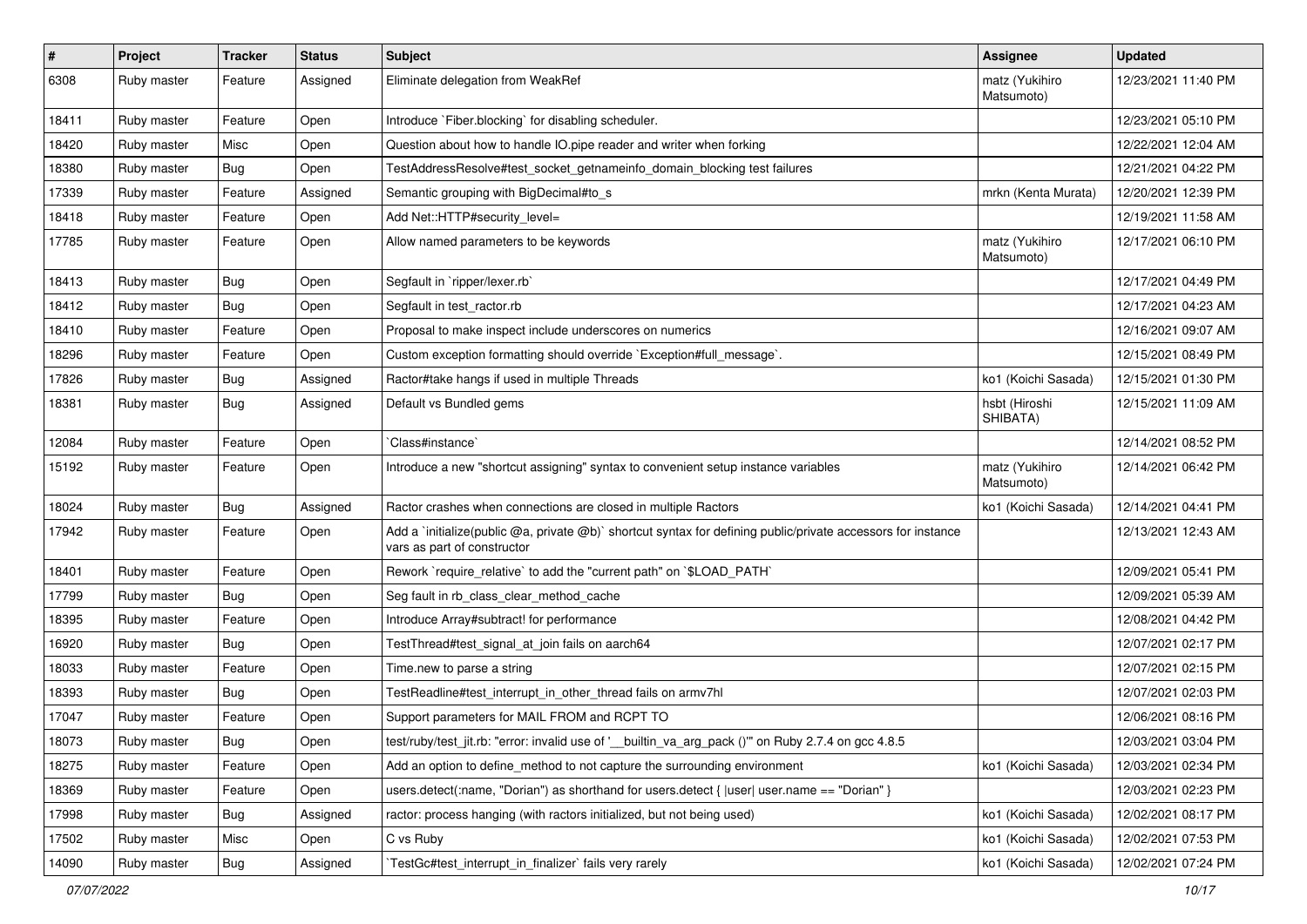| $\vert$ # | Project     | <b>Tracker</b> | <b>Status</b> | Subject                                                                                                                                                             | Assignee                   | <b>Updated</b>      |
|-----------|-------------|----------------|---------------|---------------------------------------------------------------------------------------------------------------------------------------------------------------------|----------------------------|---------------------|
| 18379     | Ruby master | <b>Bug</b>     | Open          | [CI] Windows mingw/ucrt - test-all timeout failures                                                                                                                 |                            | 12/02/2021 02:23 AM |
| 18355     | Ruby master | Bug            | Assigned      | require("pathname") within rack application chnages behaviors of Pathname methods, such as absolute?(),<br>when there are two versions of 'pathname' gem installed. | hsbt (Hiroshi<br>SHIBATA)  | 11/30/2021 08:01 AM |
| 18034     | Ruby master | <b>Bug</b>     | Assigned      | Segmentation fault fiddle with `--enable-bundled-libffi` and macOS                                                                                                  | kou (Kouhei Sutou)         | 11/30/2021 07:39 AM |
| 17516     | Ruby master | <b>Bug</b>     | Assigned      | forking in a ractor causes Ruby to crash                                                                                                                            | ko1 (Koichi Sasada)        | 11/30/2021 05:26 AM |
| 13671     | Ruby master | <b>Bug</b>     | Assigned      | Regexp with lookbehind and case-insensitivity raises RegexpError only on strings with certain characters                                                            | duerst (Martin Dürst)      | 11/30/2021 04:42 AM |
| 18352     | Ruby master | Misc           | Open          | What is the Hash#grep expected?                                                                                                                                     |                            | 11/28/2021 10:39 PM |
| 18337     | Ruby master | <b>Bug</b>     | Assigned      | Ruby allows zero-width characters in identifiers                                                                                                                    | duerst (Martin Dürst)      | 11/24/2021 09:13 AM |
| 16776     | Ruby master | <b>Bug</b>     | Assigned      | Regression in coverage library                                                                                                                                      | ko1 (Koichi Sasada)        | 11/24/2021 07:26 AM |
| 17478     | Ruby master | Bug            | Assigned      | Ruby3.0 is slower than Ruby2.7.2 when parsing a large CSV file                                                                                                      | kou (Kouhei Sutou)         | 11/24/2021 05:12 AM |
| 6733      | Ruby master | Feature        | Open          | New inspect framework                                                                                                                                               |                            | 11/24/2021 05:06 AM |
| 12911     | Ruby master | Misc           | Assigned      | Translate docs                                                                                                                                                      |                            | 11/24/2021 04:52 AM |
| 18360     | Ruby master | Feature        | Open          | <b>PrettyPrint enhancements</b>                                                                                                                                     |                            | 11/24/2021 12:15 AM |
| 18359     | Ruby master | Bug            | Open          | [Windows MinGW] warning Please include winsock2.h before windows.h                                                                                                  |                            | 11/23/2021 05:07 PM |
| 18357     | Ruby master | Feature        | Open          | Proposal: stop raising when block passed to IO#each * closes the IO                                                                                                 |                            | 11/22/2021 09:03 PM |
| 18262     | Ruby master | Feature        | Open          | Enumerator::Lazy#partition                                                                                                                                          |                            | 11/20/2021 10:17 AM |
| 16252     | Ruby master | Feature        | Open          | Hash#partition should return hashes                                                                                                                                 |                            | 11/18/2021 03:54 PM |
| 18334     | Ruby master | Feature        | Open          | ENV#to_h returns a new Hash object but Hash#to_h does not, which can cause inconsistencies                                                                          |                            | 11/17/2021 05:46 PM |
| 18338     | Ruby master | Bug            | Open          | Encoding.default_external = Encoding::UTF_16BE may add a wrongly-encoded string to<br>\$LOADED_FEATURES                                                             |                            | 11/15/2021 07:32 AM |
| 18331     | Ruby master | Feature        | Open          | Kernel.#Time                                                                                                                                                        |                            | 11/13/2021 12:41 PM |
| 18269     | Ruby master | <b>Bug</b>     | Open          | trace opt not and trace opt regexpmatch2 insns are indistinguishable                                                                                                |                            | 11/12/2021 07:44 AM |
| 18035     | Ruby master | Feature        | Open          | Introduce general model/semantic for immutable by default.                                                                                                          |                            | 11/09/2021 04:47 PM |
| 18127     | Ruby master | Feature        | Open          | Ractor-local version of Singleton                                                                                                                                   |                            | 11/09/2021 02:45 PM |
| 18291     | Ruby master | Feature        | Open          | When use $=$ with named group, if regex is on the right side, variable not defined.                                                                                 |                            | 11/06/2021 12:36 PM |
| 15667     | Ruby master | Feature        | Open          | Introduce malloc_trim(0) in full gc cycles                                                                                                                          |                            | 11/01/2021 07:32 AM |
| 18137     | Ruby master | Feature        | Open          | A new method to check Proc is isolated or not                                                                                                                       |                            | 10/27/2021 07:30 AM |
| 16497     | Ruby master | Bug            | Assigned      | StringIO#internal_encoding is broken (more severely in 2.7)                                                                                                         | nobu (Nobuyoshi<br>Nakada) | 10/26/2021 04:31 PM |
| 12436     | Ruby master | <b>Bug</b>     | Assigned      | newline argument of File.open seems not respected on Windows                                                                                                        | nobu (Nobuyoshi<br>Nakada) | 10/25/2021 09:07 AM |
| 18255     | Ruby master | Bug            | Open          | ioctl zeroes the last buffer byte                                                                                                                                   |                            | 10/25/2021 08:13 AM |
| 18265     | Ruby master | Feature        | Open          | Self-contained one-binary feature which discuss on ruby kaigi 2021 day 2, $\mathbb I$ Ruby Committers vs the<br>World / CRuby Committers                            |                            | 10/24/2021 04:11 PM |
| 18083     | Ruby master | Feature        | Open          | Capture error in ensure block.                                                                                                                                      |                            | 10/21/2021 01:00 PM |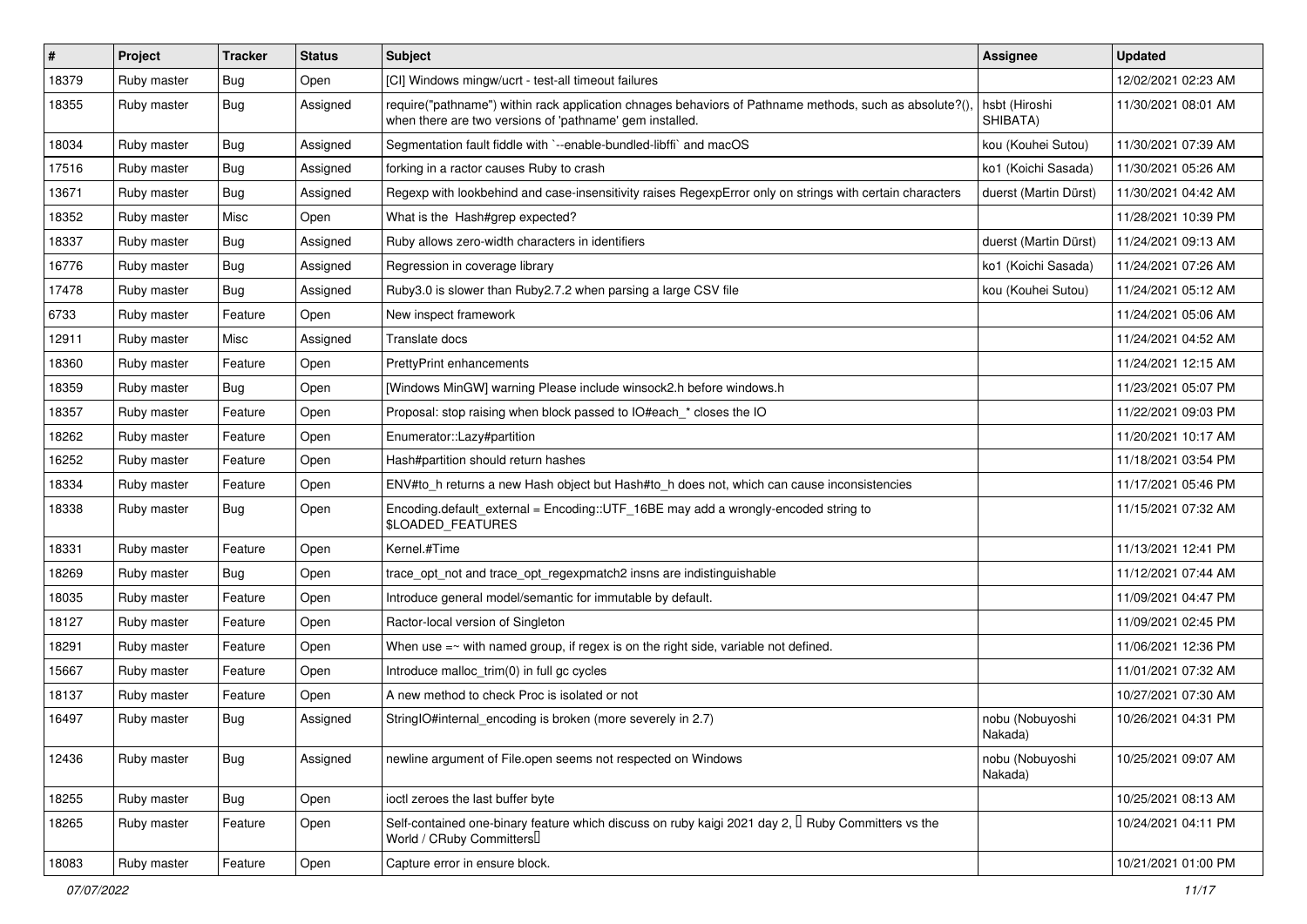| $\vert$ # | Project     | <b>Tracker</b> | <b>Status</b> | <b>Subject</b>                                                                                                                                                        | Assignee                      | <b>Updated</b>      |
|-----------|-------------|----------------|---------------|-----------------------------------------------------------------------------------------------------------------------------------------------------------------------|-------------------------------|---------------------|
| 18259     | Ruby master | Feature        | Open          | Support quarter spec %q in Time#strftime                                                                                                                              |                               | 10/21/2021 12:15 PM |
| 18258     | Ruby master | <b>Bug</b>     | Open          | Ractor.shareable? can be slow and mutates internal object flags.                                                                                                      | ko1 (Koichi Sasada)           | 10/21/2021 08:58 AM |
| 18256     | Ruby master | Feature        | Open          | Change the canonical name of Thread::Mutex, Thread::Queue, Thread::SizedQueue and<br>Thread::ConditionVariable to just Mutex, Queue, SizedQueue and ConditionVariable |                               | 10/20/2021 10:59 PM |
| 17146     | Ruby master | Bug            | Open          | Queue operations are allowed after it is frozen                                                                                                                       |                               | 10/20/2021 08:32 PM |
| 17774     | Ruby master | Bug            | Open          | Quantified empty group causes regex to fail                                                                                                                           |                               | 10/13/2021 04:43 PM |
| 18248     | Ruby master | Misc           | Open          | Add Feature Triaging Guide                                                                                                                                            |                               | 10/12/2021 03:21 PM |
| 18242     | Ruby master | Feature        | Open          | Parser makes multiple assignment sad in confusing way                                                                                                                 |                               | 10/09/2021 07:58 AM |
| 10416     | Ruby master | Bug            | Open          | Create mechanism for updating of Unicode data files downstreams when we want                                                                                          | nobu (Nobuyoshi<br>Nakada)    | 10/08/2021 06:40 AM |
| 18228     | Ruby master | Feature        | Open          | Add a 'timeout' option to 'IO.copy stream'                                                                                                                            |                               | 10/01/2021 05:10 AM |
| 18227     | Ruby master | Feature        | Open          | Static class initialization.                                                                                                                                          | ioquatix (Samuel<br>Williams) | 09/29/2021 09:21 PM |
| 18194     | Ruby master | Feature        | Open          | No easy way to format exception messages per thread/fiber scheduler context.                                                                                          | mame (Yusuke<br>Endoh)        | 09/29/2021 10:10 AM |
| 17295     | Ruby master | Feature        | Assigned      | Feature: Create a directory and file with Pathname#touch                                                                                                              | akr (Akira Tanaka)            | 09/28/2021 01:20 AM |
| 17720     | Ruby master | Misc           | Assigned      | Cirrus CI to check non-x86_64 architecture cases by own machines                                                                                                      | jaruga (Jun Aruga)            | 09/26/2021 10:24 AM |
| 18186     | Ruby master | Bug            | Open          | SEGV with system command - MinGW?                                                                                                                                     |                               | 09/22/2021 03:20 PM |
| 18151     | Ruby master | Feature        | Open          | Incorrect Resolv result when DNS server is unreachable                                                                                                                |                               | 09/18/2021 12:22 AM |
| 18168     | Ruby master | Feature        | Open          | Add ActiveSupport deep_transform_values to Ruby                                                                                                                       |                               | 09/15/2021 05:29 AM |
| 18119     | Ruby master | Bug            | Open          | Ractor crashes when instantiating classes                                                                                                                             | ko1 (Koichi Sasada)           | 09/14/2021 01:42 AM |
| 17624     | Ruby master | <b>Bug</b>     | Open          | Ractor.receive is not thread-safe                                                                                                                                     | ko1 (Koichi Sasada)           | 09/14/2021 01:40 AM |
| 17617     | Ruby master | <b>Bug</b>     | Open          | When a Ractor's incoming port is closed, Ractor.receive_if does not raise Ractor::ClosedError, but instead<br>blocks indefinitely                                     | ko1 (Koichi Sasada)           | 09/14/2021 01:40 AM |
| 17878     | Ruby master | Bug            | Open          | bootstraptest/test_ractor.rb:224 a random failing test with "The outgoing-port is already closed<br>(Ractor::ClosedError)"                                            |                               | 09/13/2021 01:10 PM |
| 17355     | Ruby master | Feature        | Assigned      | Using same set of names in or-patterns (pattern matching with $Foo(x)   Bar(x)$ )                                                                                     | ktsj (Kazuki Tsujimoto)       | 09/13/2021 09:11 AM |
| 18162     | Ruby master | Feature        | Open          | Shorthand method Proc#isolate to create isolated proc objects                                                                                                         |                               | 09/13/2021 02:33 AM |
| 18152     | Ruby master | Bug            | Open          | Fix theoretical bug with signals + qsort                                                                                                                              |                               | 09/08/2021 03:38 PM |
| 18150     | Ruby master | Misc           | Open          | Proposal: Deprecate leading zero syntax to declare octals, since it's extremely confusing (and Python 3<br>removed it too)                                            |                               | 09/04/2021 03:21 AM |
| 18146     | Ruby master | Feature        | Open          | Add 'delete_prefix' and 'delete_suffix' to 'Pathname'                                                                                                                 |                               | 09/03/2021 04:59 AM |
| 18135     | Ruby master | Feature        | Open          | Introduce Enumerable#detect_only                                                                                                                                      |                               | 09/02/2021 05:44 PM |
| 18142     | Ruby master | <b>Bug</b>     | Assigned      | Segmentation fault with Ruby 3.0.2                                                                                                                                    | k0kubun (Takashi<br>Kokubun)  | 09/02/2021 07:43 AM |
| 18144     | Ruby master | <b>Bug</b>     | Open          | Timeout not working while regular expression match is running                                                                                                         |                               | 09/02/2021 07:08 AM |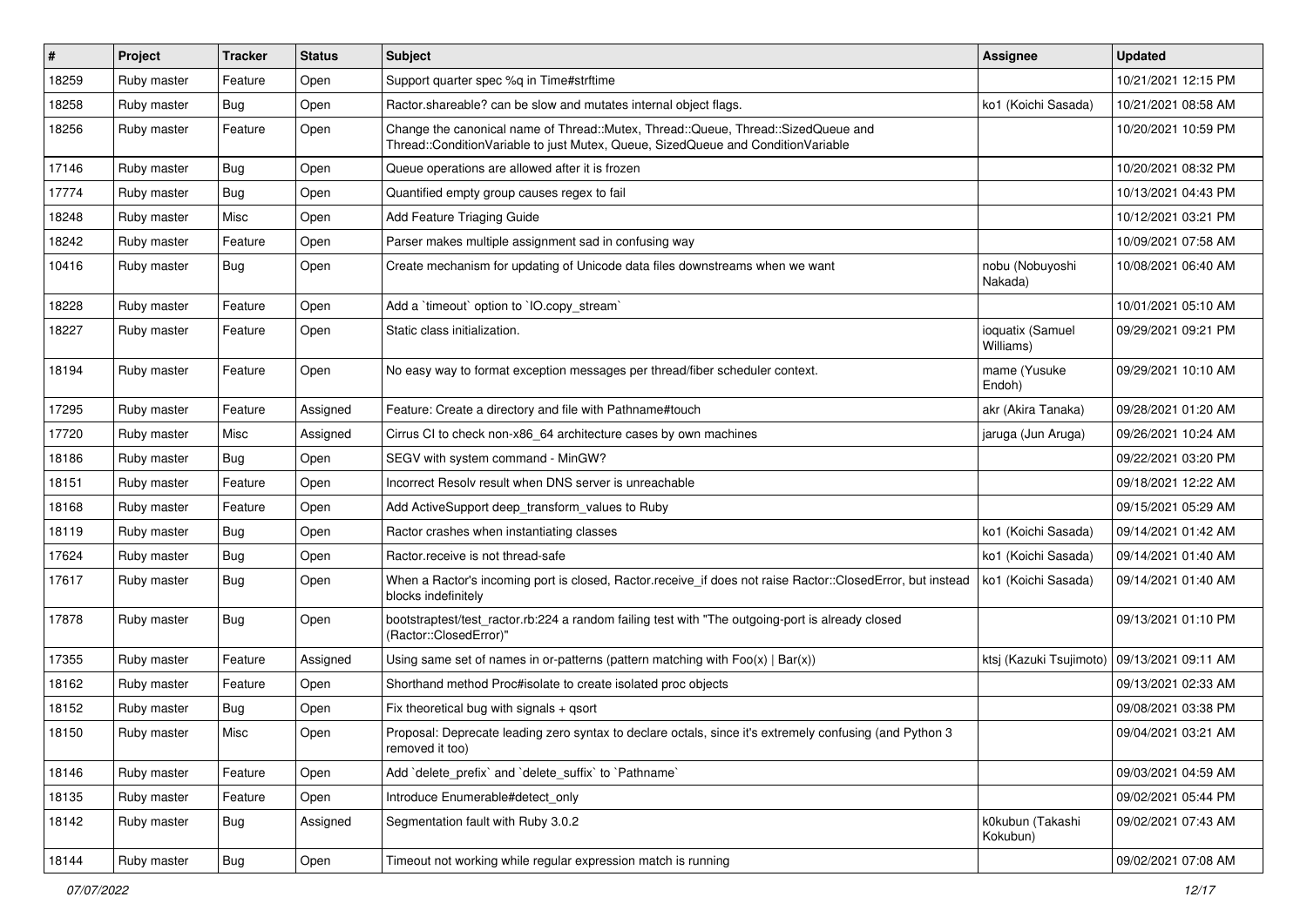| $\vert$ # | Project     | <b>Tracker</b> | <b>Status</b> | Subject                                                                               | <b>Assignee</b>               | <b>Updated</b>      |
|-----------|-------------|----------------|---------------|---------------------------------------------------------------------------------------|-------------------------------|---------------------|
| 17294     | Ruby master | Feature        | Assigned      | Feature: Allow method chaining with Pathname#mkpath Pathname#rmtree                   | akr (Akira Tanaka)            | 08/30/2021 06:52 AM |
| 17296     | Ruby master | Feature        | Assigned      | Feature: Pathname#chmod use FileUtils.chmod instead of File                           | akr (Akira Tanaka)            | 08/30/2021 06:51 AM |
| 17297     | Ruby master | Feature        | Assigned      | Feature: Introduce Pathname.mktmpdir                                                  | akr (Akira Tanaka)            | 08/30/2021 06:51 AM |
| 18131     | Ruby master | Bug            | Open          | addr2line.c: Some inlined functions mistakenly shown                                  |                               | 08/24/2021 07:59 PM |
| 16492     | Ruby master | <b>Bug</b>     | Open          | TestBugReporter#test_bug_reporter_add test failures                                   | jaruga (Jun Aruga)            | 08/24/2021 01:12 PM |
| 17722     | Ruby master | Bug            | Open          | define_method with shareable results in "defined in a different Ractor"               |                               | 08/24/2021 12:03 PM |
| 18129     | Ruby master | <b>Bug</b>     | Open          | Ractor-incompatible global variables can be accessed through alias                    |                               | 08/23/2021 10:08 PM |
| 15428     | Ruby master | <b>Bug</b>     | Open          | Refactor Proc#>> and #<<                                                              |                               | 08/20/2021 06:31 PM |
| 18036     | Ruby master | <b>Bug</b>     | Open          | Pthread fibers become invalid on fork - different from normal fibers.                 | ioquatix (Samuel<br>Williams) | 08/19/2021 07:05 AM |
| 18080     | Ruby master | <b>Bug</b>     | Open          | Syntax error on one-line pattern matching                                             |                               | 08/18/2021 12:38 AM |
| 18082     | Ruby master | Misc           | Open          | FileUtils.remove_entry_secure has inconsistent document                               |                               | 08/17/2021 04:26 PM |
| 13864     | Ruby master | Bug            | Assigned      | Rinda multicast test failures due to missing default route                            | seki (Masatoshi Seki)         | 08/17/2021 07:16 AM |
| 16836     | Ruby master | Bug            | Assigned      | configure-time LDFLAGS leak into ruby pkg-config file                                 | nobu (Nobuyoshi<br>Nakada)    | 08/14/2021 09:10 AM |
| 18069     | Ruby master | Feature        | Open          | instance_exec` is just ignored when the block is originally a method                  |                               | 08/10/2021 05:33 AM |
| 18070     | Ruby master | Feature        | Open          | `attr` should be removed                                                              |                               | 08/09/2021 05:51 PM |
| 18068     | Ruby master | Misc           | Open          | Silence LoadError only if it is for rubygems itself                                   | hsbt (Hiroshi<br>SHIBATA)     | 08/08/2021 02:21 PM |
| 18063     | Ruby master | Feature        | Open          | io_uring implementation                                                               |                               | 08/05/2021 10:02 AM |
| 18058     | Ruby master | <b>Bug</b>     | Open          | 3.1.0-dev with MJIT enabled Zlib::BufError during `gem install`                       | k0kubun (Takashi<br>Kokubun)  | 08/02/2021 08:31 PM |
| 18057     | Ruby master | Feature        | Open          | Introduce Array#mean                                                                  |                               | 08/02/2021 02:16 PM |
| 18055     | Ruby master | Feature        | Open          | Introduce                                                                             |                               | 07/30/2021 09:30 AM |
| 13514     | Ruby master | Feature        | Open          | [PATCH] thread_pthread.c (native_sleep): preserve old unblock function                |                               | 07/27/2021 11:41 AM |
| 13502     | Ruby master | Feature        | Open          | remove unused Array#to_s implementation                                               |                               | 07/27/2021 11:41 AM |
| 12992     | Ruby master | Feature        | Open          | ArgumentError if hostname is missing                                                  |                               | 07/27/2021 11:40 AM |
| 15305     | Ruby master | Feature        | Open          | [PATCH] include/ruby/ruby.h (RB_ALLOCV*): remove GC guard                             | nobu (Nobuyoshi<br>Nakada)    | 07/27/2021 11:39 AM |
| 11373     | Ruby master | Feature        | Open          | Add command line option to query valid values for --dump                              |                               | 07/27/2021 11:09 AM |
| 10755     | Ruby master | Feature        | Open          | Use rb_define_alias instead of rb_define_method for rb_cHash                          |                               | 07/27/2021 11:09 AM |
| 10549     | Ruby master | Feature        | Open          | Deprecate each_with_index and each_with_object in favor of with_index and with_object | matz (Yukihiro<br>Matsumoto)  | 07/27/2021 11:09 AM |
| 10287     | Ruby master | Feature        | Open          | rename COLON3 to COLON2_HEAD.                                                         | matz (Yukihiro<br>Matsumoto)  | 07/27/2021 09:34 AM |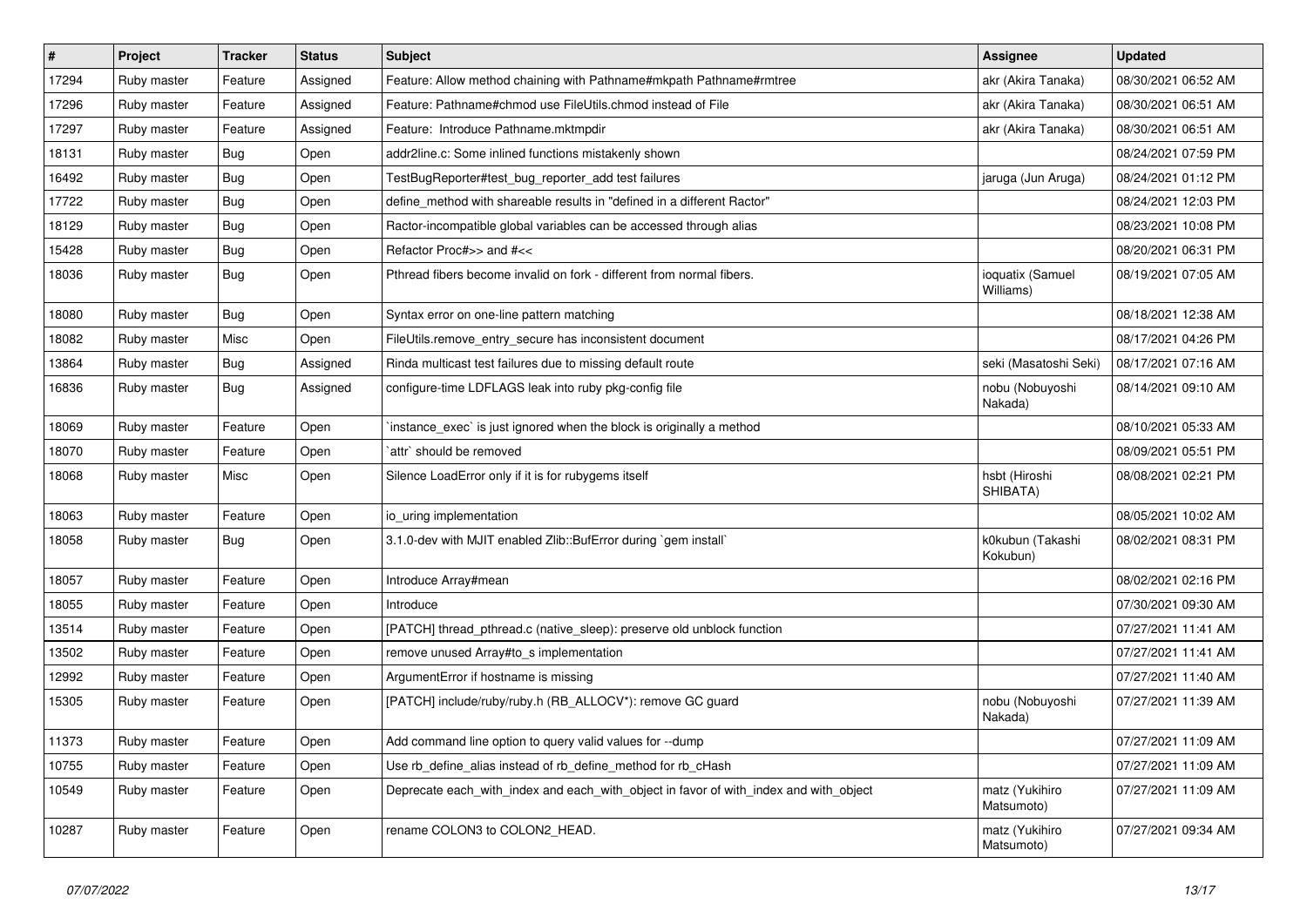| $\vert$ # | Project     | <b>Tracker</b> | <b>Status</b> | Subject                                                                                                                 | <b>Assignee</b>               | <b>Updated</b>      |
|-----------|-------------|----------------|---------------|-------------------------------------------------------------------------------------------------------------------------|-------------------------------|---------------------|
| 11431     | Ruby master | Feature        | Open          | [PATCH] rb_parser_compile_*: remove volatile arg                                                                        |                               | 07/27/2021 07:27 AM |
| 10473     | Ruby master | Feature        | Open          | Change Date#to_datetime to use local time                                                                               |                               | 07/23/2021 07:08 PM |
| 14274     | Ruby master | Feature        | Open          | Merge Std-Lib Time Class into Core                                                                                      |                               | 07/19/2021 07:54 AM |
| 11500     | Ruby master | Feature        | Open          | [RFC] rename Queue to UnboundedQueue                                                                                    |                               | 07/19/2021 07:48 AM |
| 14851     | Ruby master | Feature        | Open          | [PATCH] thread_pthread.c: remove non-sleepy timer thread implementation                                                 |                               | 07/19/2021 05:23 AM |
| 14901     | Ruby master | Feature        | Assigned      | [PATCH] do not block SIGCHLD in normal Ruby Threads                                                                     | normalperson (Eric<br>Wong)   | 07/19/2021 05:23 AM |
| 17994     | Ruby master | Feature        | Open          | Clarify 'IO.read' behavior and add 'File.read' method                                                                   |                               | 07/16/2021 03:04 AM |
| 17938     | Ruby master | Feature        | Open          | Keyword alternative for boolean positional arguments                                                                    |                               | 07/15/2021 06:46 AM |
| 18002     | Ruby master | Bug            | Open          | s390x: Tests failing without LC_ALL env                                                                                 | jaruga (Jun Aruga)            | 07/12/2021 04:30 PM |
| 17664     | Ruby master | Bug            | Assigned      | Behavior of sockets changed in Ruby 3.0 to non-blocking                                                                 | ioquatix (Samuel<br>Williams) | 07/12/2021 10:28 AM |
| 15993     | Ruby master | Bug            | Open          | 'require' doesn't work if there are Cyrillic chars in the path to Ruby dir                                              |                               | 07/09/2021 04:08 PM |
| 17924     | Ruby master | Feature        | Open          | Range#infinite?                                                                                                         |                               | 07/08/2021 11:58 PM |
| 17931     | Ruby master | <b>Bug</b>     | Open          | Compile fails setup option nodynamic                                                                                    |                               | 07/07/2021 08:51 AM |
| 13129     | Ruby master | Feature        | Assigned      | Refinements cannot refine method_missing and respond_to_missing?                                                        | matz (Yukihiro<br>Matsumoto)  | 07/03/2021 10:45 PM |
| 16805     | Ruby master | Misc           | Assigned      | Coroutine's license is unclear                                                                                          | ReiOdaira (Rei<br>Odaira)     | 07/01/2021 10:09 PM |
| 17833     | Ruby master | Feature        | Open          | add IO.readinto(b) where b is a bytes like object that is you can get a memoryview from                                 |                               | 06/30/2021 02:36 PM |
| 17662     | Ruby master | Misc           | Assigned      | The heredoc pattern used in tests does not syntax highlight correctly in many editors                                   | nobu (Nobuyoshi<br>Nakada)    | 06/30/2021 12:54 PM |
| 18013     | Ruby master | <b>Bug</b>     | Open          | Unexpected results when mxiing negated character classes and case-folding                                               |                               | 06/29/2021 12:05 PM |
| 18012     | Ruby master | <b>Bug</b>     | Open          | Case-insensitive character classes can only match multiple code points when top-level character class is<br>not negated |                               | 06/29/2021 08:35 AM |
| 18010     | Ruby master | <b>Bug</b>     | Open          | Character class with single character gets case-folded with following string                                            |                               | 06/28/2021 09:30 AM |
| 18009     | Ruby master | Bug            | Open          | Regexps \w and \W with /i option and /u option produce inconsistent results under nested negation and<br>intersection   |                               | 06/28/2021 09:09 AM |
| 18005     | Ruby master | Feature        | Open          | Enable non-blocking `binding.irb`.                                                                                      |                               | 06/24/2021 07:20 PM |
| 14378     | Ruby master | Feature        | Open          | Increase Fixnum range on Windows from 31 bits to 63 bits                                                                |                               | 06/18/2021 07:31 PM |
| 14582     | Ruby master | <b>Bug</b>     | Open          | Unable to use `method_entry` and `method_return` tracing probes since 2.5                                               |                               | 06/18/2021 06:08 PM |
| 17999     | Ruby master | Bug            | Open          | TestMethod#test_zsuper intermittent timeout error on raspbian10-aarch64 CI                                              |                               | 06/18/2021 01:33 AM |
| 14275     | Ruby master | Feature        | Open          | GC not aggressive enough                                                                                                |                               | 06/17/2021 06:54 PM |
| 14570     | Ruby master | Feature        | Open          | Make File.expand_path/real_path casing consistent on Windows                                                            |                               | 06/17/2021 04:22 PM |
| 16951     | Ruby master | Bug            | Assigned      | Consistently referer dependencies                                                                                       | hsbt (Hiroshi<br>SHIBATA)     | 06/17/2021 06:15 AM |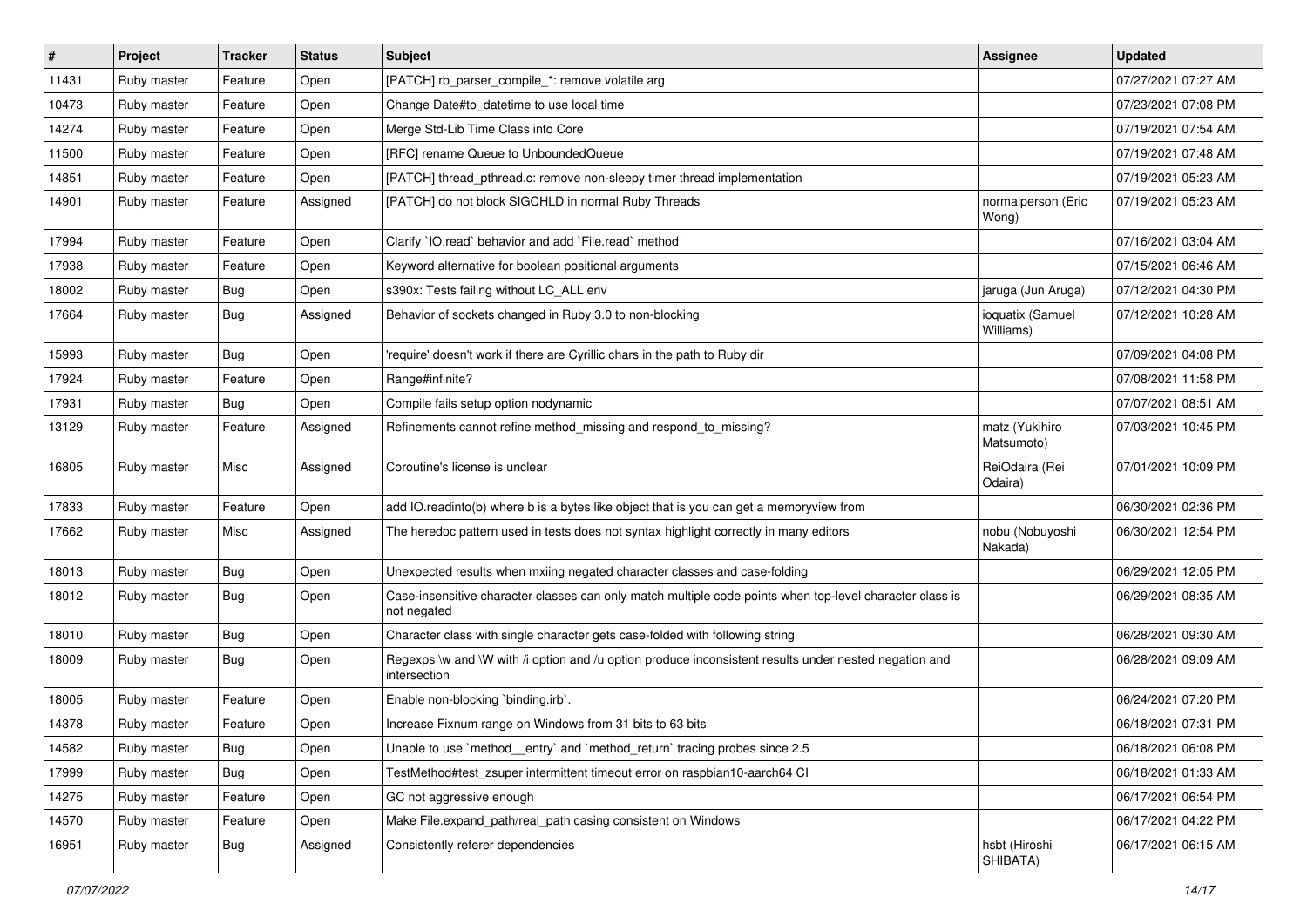| $\vert$ # | Project     | <b>Tracker</b> | <b>Status</b> | Subject                                                                                | Assignee                     | <b>Updated</b>      |
|-----------|-------------|----------------|---------------|----------------------------------------------------------------------------------------|------------------------------|---------------------|
| 17990     | Ruby master | Bug            | Open          | Inconsistent behavior of Regexp quantifiers over characters with complex case foldings |                              | 06/15/2021 11:59 AM |
| 17989     | Ruby master | Bug            | Open          | Case insensitive Regexps do not handle characters with overlapping case foldings       |                              | 06/15/2021 11:43 AM |
| 17950     | Ruby master | Feature        | Open          | Unable to pattern-match against a String key                                           |                              | 06/15/2021 11:42 AM |
| 17944     | Ruby master | Feature        | Open          | Remove Socket.gethostbyaddr and Socket.gethostbyname                                   |                              | 06/10/2021 08:26 AM |
| 10320     | Ruby master | Feature        | Open          | require into module                                                                    |                              | 06/10/2021 08:15 AM |
| 17683     | Ruby master | Misc           | Open          | Current status of beginless range (experimental or not)                                |                              | 06/05/2021 07:22 AM |
| 17925     | Ruby master | <b>Bug</b>     | Open          | Pattern matching syntax using semicolon one-line                                       |                              | 06/04/2021 03:08 PM |
| 13298     | Ruby master | <b>Bug</b>     | Assigned      | mingw SEGV TestEnumerable#test_callcc                                                  | nobu (Nobuyoshi<br>Nakada)   | 06/04/2021 03:41 AM |
| 17926     | Ruby master | Bug            | Open          | spec/ruby/core/file/atime_spec.rb: a random failing test on Travis ppc64le             |                              | 06/02/2021 04:35 PM |
| 8460      | Ruby master | Feature        | Assigned      | PATCH: optparse: add keep_unknown option                                               | nobu (Nobuyoshi<br>Nakada)   | 05/27/2021 10:07 PM |
| 17884     | Ruby master | Feature        | Open          | locindex for profiling tools                                                           | ko1 (Koichi Sasada)          | 05/24/2021 04:17 PM |
| 17792     | Ruby master | Bug            | Open          | make notes and make test fail with Ruby3.0.1p64 RaspberryPI 4B Ubuntu 20.10 ARM64      |                              | 05/23/2021 08:23 PM |
| 17210     | Ruby master | Feature        | Open          | More readable and useful `Set#inspect`                                                 | knu (Akinori MUSHA)          | 05/19/2021 10:12 PM |
| 17859     | Ruby master | Feature        | Open          | Start IRB when running just `ruby`                                                     |                              | 05/14/2021 07:54 AM |
| 17856     | Ruby master | Feature        | Open          | ary.member? is slower than ary.include?                                                |                              | 05/11/2021 10:12 AM |
| 17844     | Ruby master | Feature        | Open          | Support list of methods to test with respond_to?                                       |                              | 05/06/2021 07:00 PM |
| 17834     | Ruby master | Feature        | Open          | Add a Bytes and BytesArray class that implement memoryview                             |                              | 05/06/2021 02:22 PM |
| 17851     | Ruby master | Feature        | Open          | ruby extension for memoryview                                                          |                              | 05/05/2021 03:15 PM |
| 17825     | Ruby master | Feature        | Open          | Uniformize Float::INFINITY and Date::infinity.new                                      |                              | 05/04/2021 01:43 AM |
| 17647     | Ruby master | Feature        | Open          | Print register `r11` on 32-bit ARM Linux                                               |                              | 04/30/2021 11:22 AM |
| 17830     | Ruby master | Feature        | Open          | Add Integer#previous and Integer#prev                                                  | matz (Yukihiro<br>Matsumoto) | 04/27/2021 11:35 PM |
| 17016     | Ruby master | Feature        | Open          | Enumerable#accumulate                                                                  |                              | 04/27/2021 03:14 PM |
| 9010      | Ruby master | Bug            | Assigned      | /configure --prefix= cannot handle directories with spaces                             | nobu (Nobuyoshi<br>Nakada)   | 04/26/2021 10:38 PM |
| 17829     | Ruby master | Misc           | Open          | Clang/LLVM correctness of x64-mingw32 build (`shorten-64-to-32` warnings)              |                              | 04/26/2021 04:23 PM |
| 17817     | Ruby master | <b>Bug</b>     | Open          | --jit outputs ./tmp/_ruby_mjit_*.h: No such file or directory on with TMP              |                              | 04/22/2021 11:57 AM |
| 17790     | Ruby master | Feature        | Open          | Have a way to clear a String without resetting its capacity                            |                              | 04/21/2021 11:27 PM |
| 17815     | Ruby master | Misc           | Open          | Snapcraft Ruby plugin                                                                  |                              | 04/20/2021 07:59 PM |
| 12543     | Ruby master | Feature        | Assigned      | explicit tail call syntax: foo() then return                                           | matz (Yukihiro<br>Matsumoto) | 04/18/2021 03:02 PM |
| 17808     | Ruby master | Feature        | Open          | Feature Request: JS like splat of Object properties as named method parameters         |                              | 04/17/2021 11:43 PM |
| 11230     | Ruby master | Bug            | Open          | Should rb struct s members() be public API?                                            |                              | 04/17/2021 05:06 PM |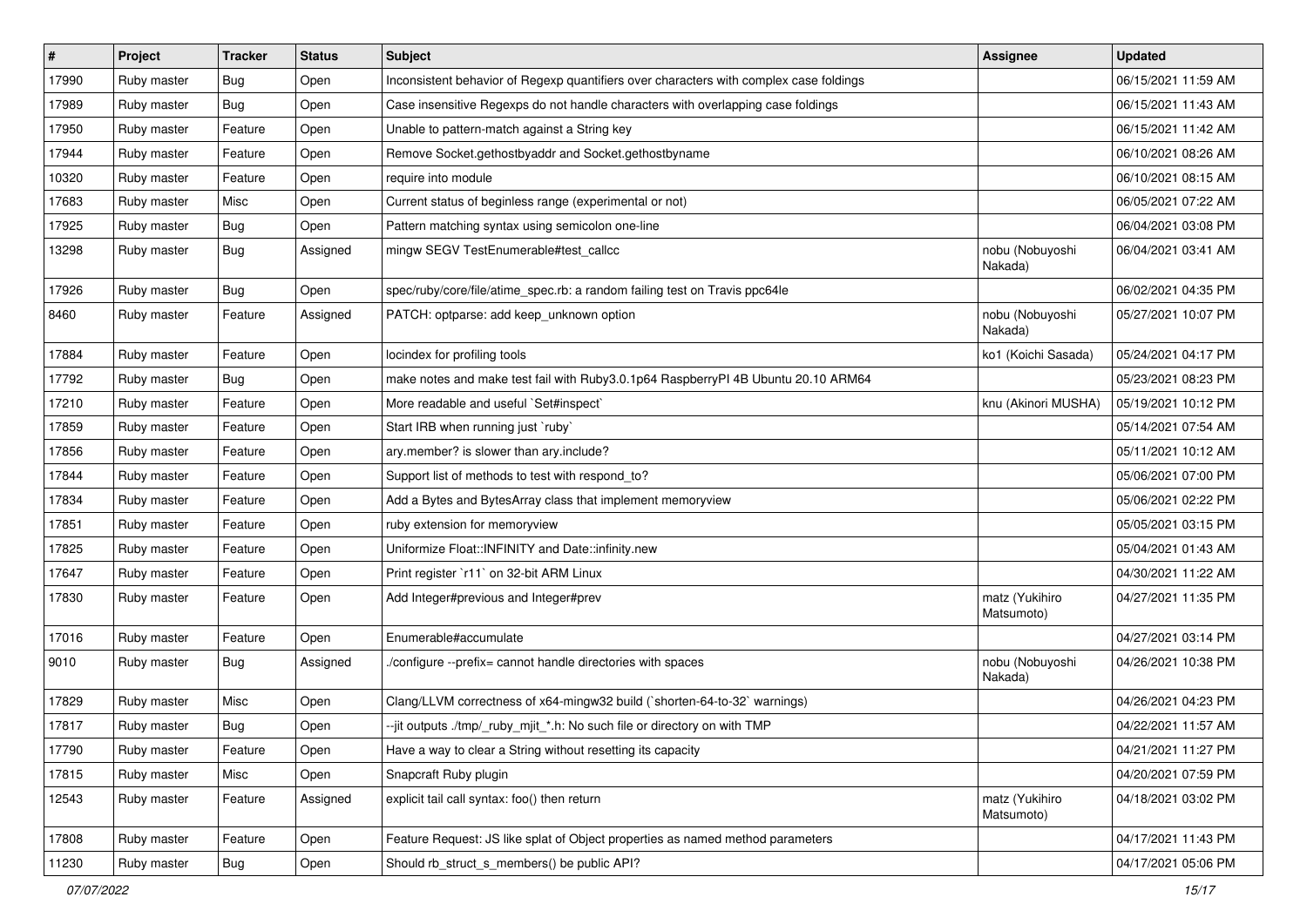| $\vert$ # | Project     | <b>Tracker</b> | <b>Status</b> | <b>Subject</b>                                                                                  | <b>Assignee</b>              | <b>Updated</b>      |
|-----------|-------------|----------------|---------------|-------------------------------------------------------------------------------------------------|------------------------------|---------------------|
| 17749     | Ruby master | Feature        | Open          | Const source location without name                                                              |                              | 04/17/2021 07:38 AM |
| 17797     | Ruby master | Feature        | Open          | MIPS support for addr2line.c                                                                    |                              | 04/13/2021 03:49 AM |
| 17786     | Ruby master | Feature        | Open          | Proposal: new "ends" keyword                                                                    |                              | 04/11/2021 01:40 AM |
| 16816     | Ruby master | Feature        | Open          | Prematurely terminated Enumerator should stay terminated                                        |                              | 04/09/2021 09:24 PM |
| 17773     | Ruby master | Feature        | Open          | Alias `Numeric#zero?` and `Float#zero?` as `Numeric#empty?` and `Float#empty?`                  |                              | 04/02/2021 03:39 PM |
| 17771     | Ruby master | Feature        | Open          | String#start_with? should not construct MatchData or set \$~                                    |                              | 04/02/2021 02:49 PM |
| 12689     | Ruby master | Bug            | Open          | Thread isolation of $$~$ and \$                                                                 |                              | 04/01/2021 08:51 PM |
| 17758     | Ruby master | Feature        | Open          | Provide Hash#count for performance improvement                                                  |                              | 03/28/2021 06:39 PM |
| 17354     | Ruby master | Bug            | Open          | Module#const_source_location is misleading for constants awaiting autoload                      |                              | 03/26/2021 05:56 PM |
| 17743     | Ruby master | Feature        | Open          | Show argument types in backtrace                                                                |                              | 03/25/2021 06:39 PM |
| 17682     | Ruby master | Feature        | Open          | String#casecmp performance improvement                                                          |                              | 03/24/2021 02:29 PM |
| 17718     | Ruby master | Feature        | Open          | a method paramaters object that can be pattern matched against                                  |                              | 03/24/2021 01:29 PM |
| 17741     | Ruby master | Feature        | Open          | Ruby links to `objc` for convenience - this should be moved into a native ext                   |                              | 03/23/2021 01:24 AM |
| 17142     | Ruby master | Bug            | Open          | Ruby fails to build in AIX                                                                      |                              | 03/20/2021 07:08 AM |
| 13820     | Ruby master | Feature        | Open          | Add a nil coalescing operator                                                                   |                              | 03/16/2021 03:34 PM |
| 17680     | Ruby master | Bug            | Open          | tab completion no longer works on irb3.0                                                        |                              | 03/13/2021 08:06 AM |
| 17676     | Ruby master | Bug            | Assigned      | Accessing ENV from Ractor raises IsolationError                                                 | ko1 (Koichi Sasada)          | 03/09/2021 02:37 AM |
| 17677     | Ruby master | Bug            | Assigned      | Ractor crashes fork when blocking                                                               | ko1 (Koichi Sasada)          | 03/09/2021 12:42 AM |
| 17678     | Ruby master | Bug            | Assigned      | Ractors do not restart after fork                                                               | ko1 (Koichi Sasada)          | 03/09/2021 12:42 AM |
| 13513     | Ruby master | Bug            | Assigned      | Resolv::DNS::Message.decode hangs after detecting truncation in UDP messages                    | akr (Akira Tanaka)           | 03/08/2021 11:35 PM |
| 17638     | Ruby master | Feature        | Assigned      | Support backtracing with the libbacktrace library                                               | naruse (Yui NARUSE)          | 03/05/2021 03:40 PM |
| 16810     | Ruby master | Bug            | Open          | ruby segfaults on s390x with musl libc                                                          |                              | 03/05/2021 01:38 AM |
| 17663     | Ruby master | Feature        | Open          | Enumerator#with, an alternative to Enumerator#with_object                                       |                              | 03/02/2021 05:48 PM |
| 17660     | Ruby master | Feature        | Open          | Expose information about which basic methods have been redefined                                |                              | 03/02/2021 03:31 PM |
| 16113     | Ruby master | Feature        | Open          | Partial application                                                                             |                              | 03/02/2021 02:00 PM |
| 17667     | Ruby master | Bug            | Open          | Module#name needs synchronization                                                               | ko1 (Koichi Sasada)          | 03/02/2021 07:31 AM |
| 16842     | Ruby master | Bug            | Assigned      | inspect` prints the UTF-8 character U+0085 (NEXT LINE) verbatim even though it is not printable | duerst (Martin Dürst)        | 02/26/2021 05:43 AM |
| 17184     | Ruby master | Feature        | Open          | No stdlib function to perform simple string replacement                                         | matz (Yukihiro<br>Matsumoto) | 02/23/2021 09:27 PM |
| 14480     | Ruby master | Bug            | Open          | miniruby crashing when compiled with -O2 or -O1 on aarch64                                      |                              | 02/23/2021 10:35 AM |
| 16990     | Ruby master | Feature        | Open          | Sets: operators compatibility with Array                                                        |                              | 02/22/2021 11:37 PM |
| 17646     | Ruby master | Bug            | Open          | Check for `_builtin_mul_overflow` with `long long` arguments                                    |                              | 02/19/2021 06:19 PM |
| 17637     | Ruby master | Misc           | Open          | Endless ranges with `nil` boundary weird behavior                                               |                              | 02/19/2021 07:57 AM |